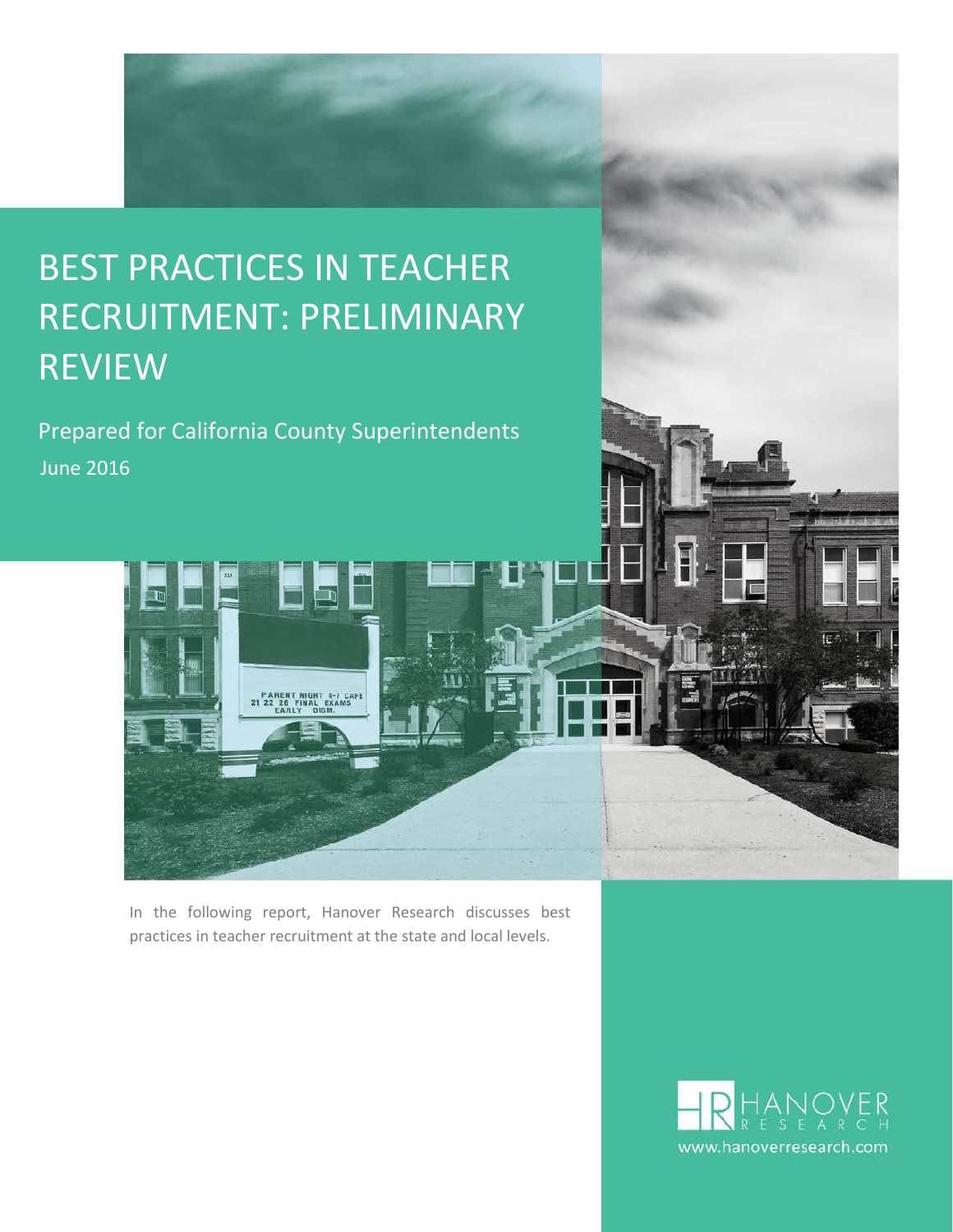# **TABLE OF CONTENTS**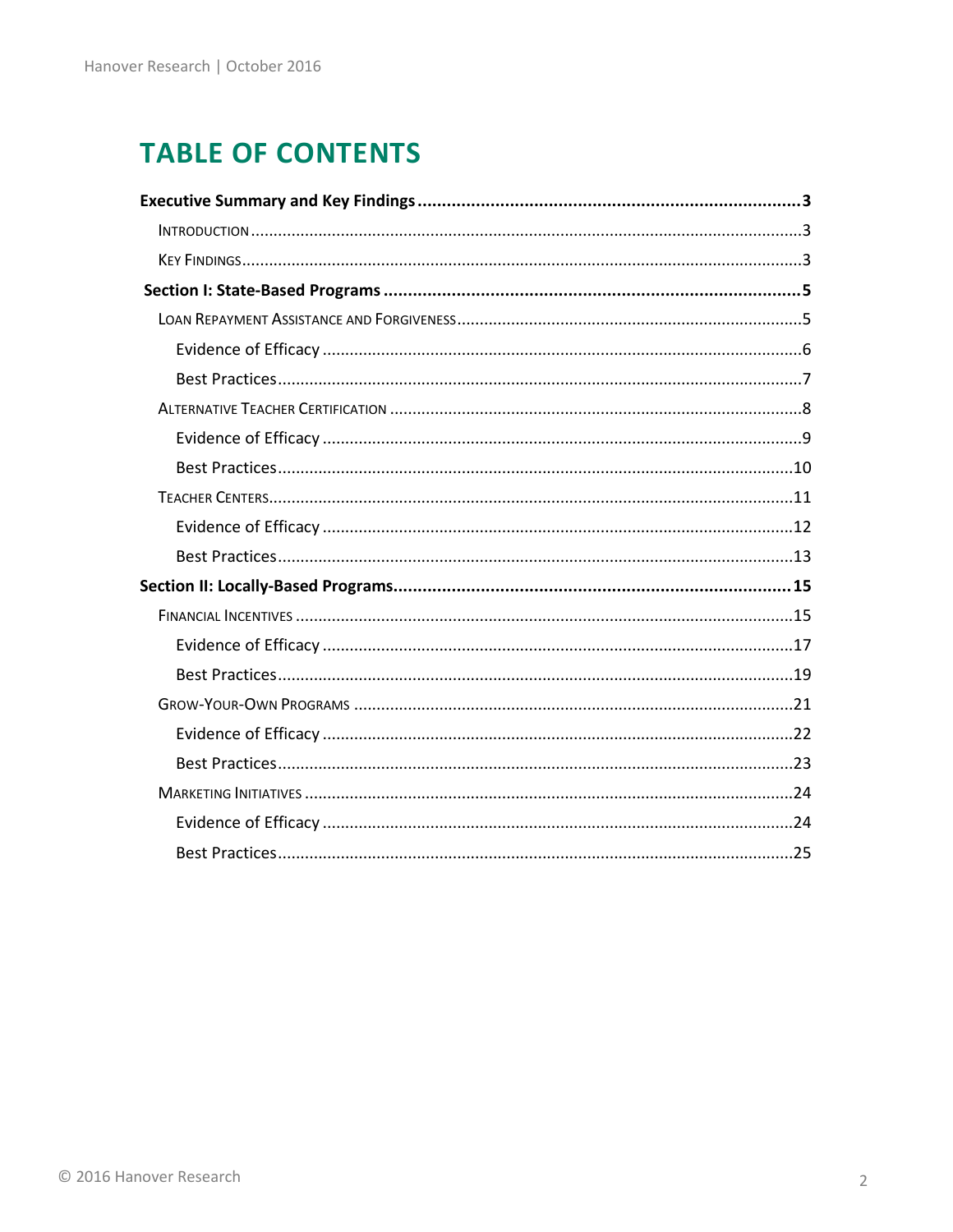# <span id="page-2-0"></span>**EXECUTIVE SUMMARY AND KEY FINDINGS**

## <span id="page-2-1"></span>**INTRODUCTION**

In this report, Hanover Research discusses best practices in teacher recruitment at the state and local levels. The state of California is currently experiencing a teacher shortage, particularly in critical subject areas (e.g., mathematics, science, special education) and in highneed schools. Moreover, some experts believe the state will "remain at elevated levels of teacher demand for the foreseeable future."[1](#page-2-3)

Addressing this shortage may require comprehensive efforts on the part of state, county, and school district leaders. This report, which seeks to help inform those efforts by discussing the evidence base of several recruitment programs and practices, includes two sections:

- **Section I: State-Based Programs**reviews several programs that states may implement to combat teacher shortages, including: loan repayment assistance and forgiveness, alternative teacher certification, and teacher centers.
- **Section II: Locally-Based Programs**reviews several programs that school districts may implement to combat teacher shortages, including: financial incentives, grow-yourown programs, and marketing initiatives.

## <span id="page-2-2"></span>**KEY FINDINGS**

#### *STATE-BASED PROGRAMS*

- **State-level loan repayment assistance and forgiveness programs can positively impact the quality of new teachers, where teachers decide to teach, and how long teachers remain in the profession.** Evidence indicates that such programs attract individuals with significantly higher academic credentials and that these individuals are more likely to teach in low-performing schools.
- . **State-level alternative teacher certification programs can increase teacher diversity and help staff hard-to-fill positions.** However, to ensure that alternativelycertificated teachers are as effective as their traditionally-certificated counterparts, alternative programs must be high-quality and cover substantially the same content as traditional programs.
- **Statewide teacher centers may assist states in addressing teacher shortages.**  Unfortunately, the efficacy of these centers has historically been difficult to measure. Teacher centers should design methodologies to track both output measures (e.g. number of teachers served) and outcomes (e.g. impact of the program on recruitment).

<span id="page-2-3"></span><sup>&</sup>lt;sup>1</sup> Darling-Hammond et al. "Addressing California's Emerging Teacher Shortage: An Analysis of Sources and Solutions." Learning Policy Institute, 2016. pp. i–ii, 16. https://learningpolicyinstitute.org/wp-content/uploads/2016/03/LPI-Report-AddressingCA\_TeacherShortage.pdf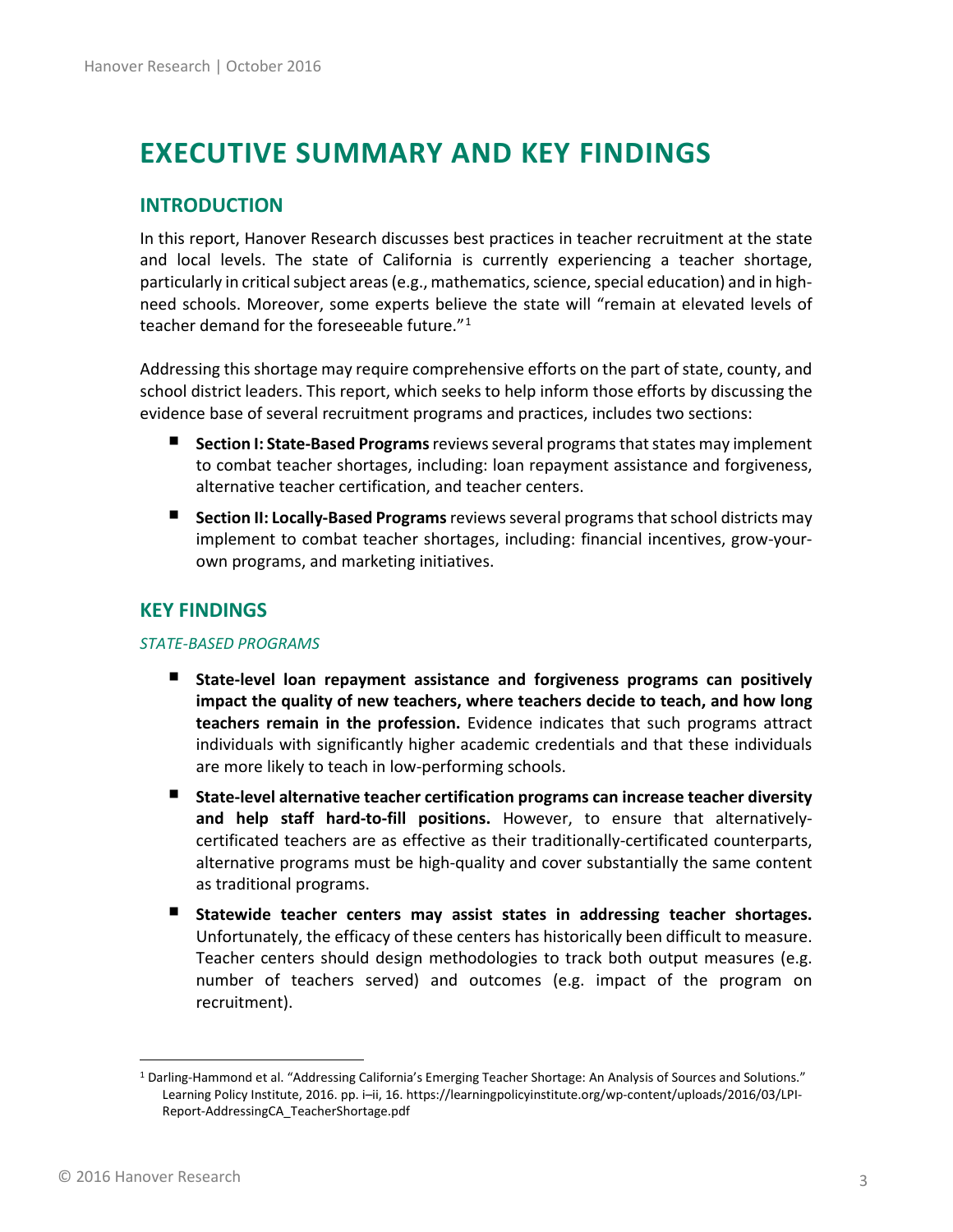#### *LOCALLY-BASED PROGRAMS*

- Local financial incentives are an effective way of inducing *existing* teachers to accept **jobs they may not otherwise be inclined to accept (e.g., low-income schools, highpriority subjects, at-risk populations).** The most effective local programs offer a portfolio of financial incentives that can be tailored to meet a teacher's individual needs.
- **Grow-your-own programs are an effective tool for addressing local teacher shortages and increasing teacher diversity.** Grow-your-own programs may also be one of the most effective ways of addressing teacher attrition – the grow-your-own programs studied had teacher retention rates ranging from 79% to 94%.
- **Local marketing initiatives may be helpful in addressing teacher shortages in geographic shortage districts.** Such initiatives should clearly identify existing job opportunities and market the material (e.g., salary, benefits) and non-material (e.g., collegial atmosphere, public service) advantages of school district employment. The information currently offered by school districts on job opportunities—particularly on public websites—is often inadequate.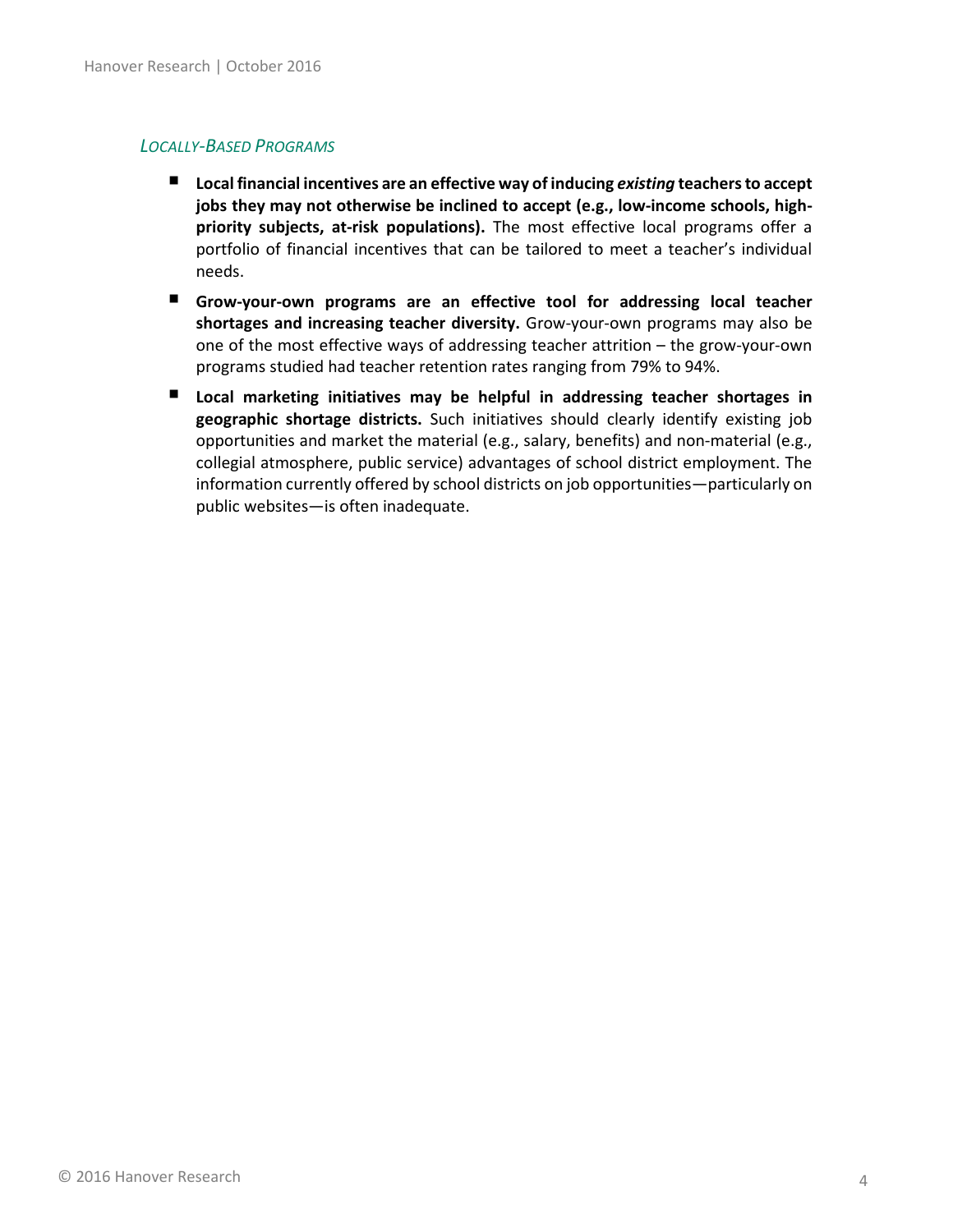# <span id="page-4-0"></span>**SECTION I: STATE-BASED PROGRAMS**

The following section reviews several programs that states may implement to combat teacher shortages. Discussions of each program include information on best practices in design and/or implementation and, where possible, information on efficacy in improving outcomes relevant to teacher recruitment. Reviewed programs include:

- Loan repayment assistance and forgiveness
- $\blacksquare$ Alternative teacher certification
- ٠ Teacher centers

### <span id="page-4-1"></span>**LOAN REPAYMENT ASSISTANCE AND FORGIVENESS**

**Some states may encourage individuals to enter the teaching profession by offering school loan repayment assistance programs or school loan forgiveness programs.** Loan repayment assistance and forgiveness programs can achieve multiple goals. Often designed to decrease the financial barriers that otherwise would prevent skilled and interested candidates from choosing to become teachers, these programs also may encourage candidates to enter specific fields, work in specific geographic areas, or even encourage current teachers to stay in the profession for a longer period of time (see Figure 1.1).<sup>[2](#page-4-2)</sup>



#### **Figure 1.1: Goals of Loan Repayment Assistance and Forgiveness Programs**

Source: Congressional Research Service<sup>[3](#page-4-3)</sup>

Loan repayment assistance and forgiveness programs are considered particularly valuable given teachers' historically low salaries. Salaries for teachers are lower than those of other professionals who enter the workforce with similar levels of education. As educational researcher Darling-Hammond explains in a report on California's teacher shortage, "Even

<span id="page-4-2"></span><sup>&</sup>lt;sup>2</sup> Hegji, A., D. Smole, and E. Heisler. "Federal Student Loan Forgiveness and Loan Repayment Programs."

Congressional Research Service, July 22, 2014. p. 1. https://www.fas.org/sgp/crs/misc/R43571.pdf

<span id="page-4-3"></span><sup>&</sup>lt;sup>3</sup> Content taken with minor edits from Ibid.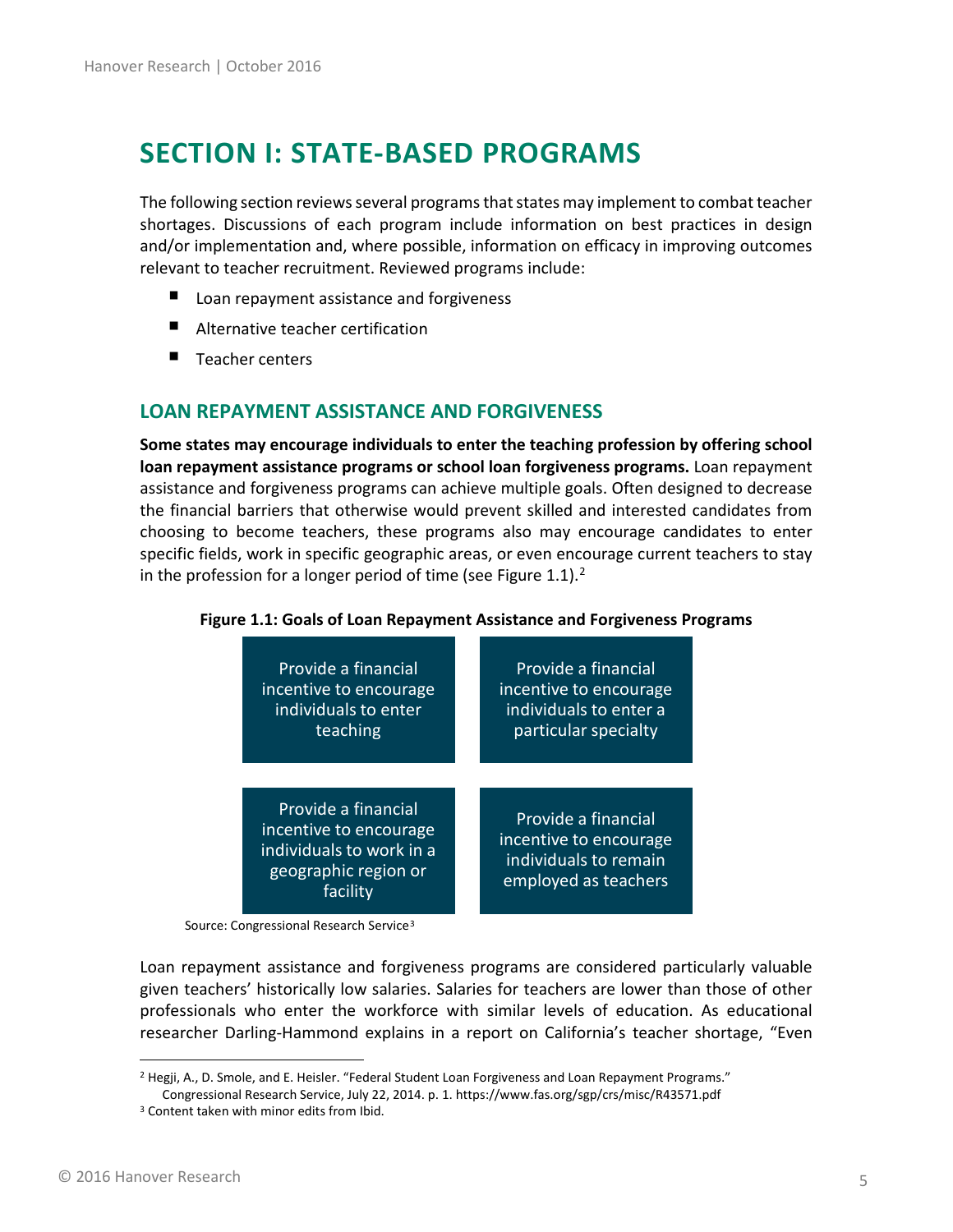after adjusting for the shorter work year in teaching, teachers earn 15–30 percent less than individuals with college degrees who enter other fields." This difference is exacerbated by regional pay differences among school districts—schools in low-income areas are more likely to pay teachers smaller salaries than those in high-income areas. $4$ 

#### <span id="page-5-0"></span>**EVIDENCE OF EFFICACY**

**Several states have implemented successful loan repayment assistance and forgiveness programs.** One of the best-known and frequently-discussed programs is North Carolina's now-defunct Teaching Fellows Program, which provided promising, high-achieving secondary school students with funds for college and professional education in return for a commitment to teaching in the state's public schools. According to a final program report, fellows all repaid the assistance through teaching service or cash payments. However, state legislators depleted an initial fund intended to sustain the program by transferring approximately \$35 million dollars to the state's general fund between 2001 and 201[5](#page-5-2).<sup>5</sup>

Evidence indicates that the program, which recruited approximately 11,000 teachers, funneled highly-efficient teachers into the state's public schools.<sup>[6](#page-5-3)</sup> Evaluations of the Teaching Fellows Programs do not indicate the extent to which the program was successful in encouraging students to become teachers who would have otherwise pursued alternative professions. However, an evaluation of the Teaching Fellows Program using data from 2005-06 and 2009-10 investigated the characteristics of fellows, the efficacy of fellows, and the length of time that fellows spent teaching in North Carolina public schools and found:<sup>[7](#page-5-4)</sup>

- The competitive scholarships provided through the Teaching Fellows program attract individuals with significantly higher academic credentials into North Carolina public schools;
- **Teaching Fellows teach in schools and classrooms with greater concentrations of low income** students;
- **Students of Teaching Fellows have significantly larger test score gains in elementary school** math, middle grades math, and high school than the students of in-state prepared, out-ofstate prepared, and alternative entry teachers; and
- ٠ Teaching Fellows remained teaching in public schools at significantly higher rates than other teachers

Similar, successful programs implemented in California included the Governor's Teaching Fellowship (GTF) and the Assumption Program of Loans for Education (APLE). Modeled after North Carolina's Teaching Fellows Program, the GTF was a competitive program that provided

<span id="page-5-1"></span> <sup>4</sup> Darling-Hammond et al., Op. cit., p. 18.

<span id="page-5-2"></span><sup>&</sup>lt;sup>5</sup> "A Legacy of Inspired Educators - A Report on the North Carolina Teaching Fellows Program 1986-2015." Public School Forum of North Carolina. p. 16. Document available for viewing at

<span id="page-5-3"></span>http://pulse.ncpolicywatch.org/2015/02/25/bidding-farewell-to-the-highly-praised-nc-teaching-fellows-program/ <sup>6</sup> Darling-Hammond et al., Op. cit., p. 18.

<span id="page-5-4"></span><sup>7</sup> Content adapted from Henry, G., K. Bastian, and A. Smith. "The North Carolina Teaching Fellows Program: A Comprehensive Evaluation." Education Policy Initiative at Carolina, 2015. p. 5.

https://publicpolicy.unc.edu/files/2015/07/The-NC-Teaching-Fellows-Program-A-Comprehensive-Evaluation.pdf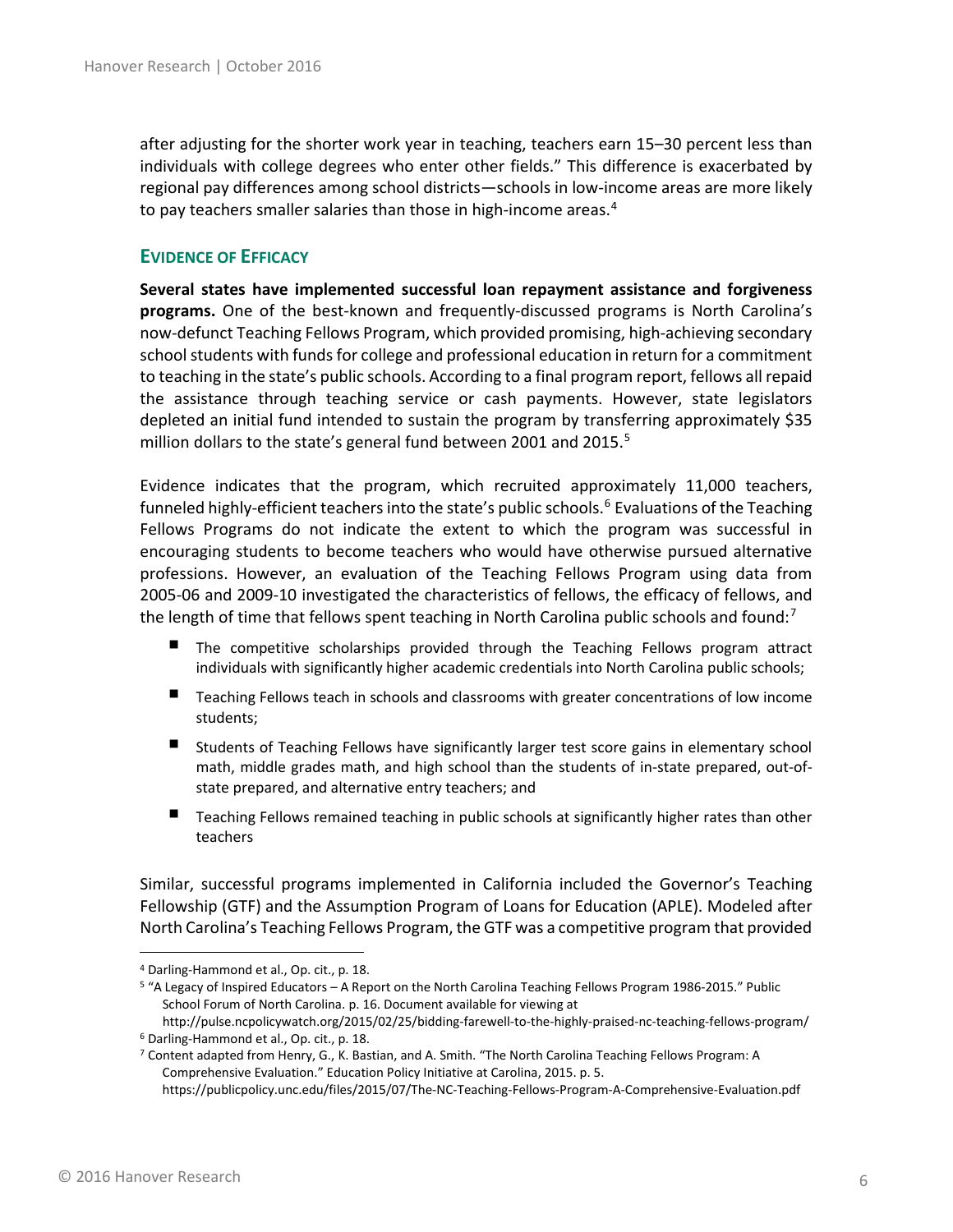prospective teachers who demonstrated academic talent and agreed to teach for at least four years in low-performing schools with \$20,000 towards tuition and living expenses. Likewise, the APLE offered prospective teachers who agreed to teach for at least four years in high-need schools or fields with \$11,000-\$19,000 of loan forgiveness per year.<sup>[8](#page-6-1)</sup> Prospective teachers potentially could qualify for both the GFT and the APLE.<sup>[9](#page-6-2)</sup>

As with North Carolina's program, data do not indicate the extent to which the GTF was successful in encouraging students to become teachers who otherwise would have pursued alternative professions. However, data do indicate that the program was successful in encouraging talented teachers to work in low-performing schools. A study published by the Stanford University School of Education, for example, examined the impact of the GTF on students already participating in the APLE by comparing the progress and decision-making of APLE students with GTFs to the progress and decision-making of APLE students without GTFs. The evaluation found that APLE students who received GTFs were significantly more likely to enter low-performing schools ( $p<0.05$ ). Moreover, the evaluation discovered "that for every seven teachers who received the GTF, two decided to teach in a low performing school and would not have done so otherwise." Given that the program staffed approximately 700 oneyear teaching positions in low-performing schools, the researchers also estimated that the per-pupil cost of the program equaled roughly \$245—a "small fraction of California's average per-pupil expenditure of \$7,055 in 2001-02."[10](#page-6-3)

### <span id="page-6-0"></span>**BEST PRACTICES**

The research on loan repayment assistance and forgiveness supports several best practices for program design and implementation. These practices are listed in Figure 1.3.

| Cover all or a large percentage of tuition/loan payments                                                                      |  |
|-------------------------------------------------------------------------------------------------------------------------------|--|
| Focus on staffing high-need fields and/or geographic locations                                                                |  |
| Target candidates who are academically strong, committed to teaching, and well-prepared                                       |  |
| Impose reasonable financial consequences if recipients do not fulfill their commitment to<br>the program                      |  |
| Ensure the program is bureaucratically manageable for participating teachers, districts, and<br>higher education institutions |  |

**Figure 1.2: Best Practices in Loan Repayment Assistance and Forgiveness Programs**

<span id="page-6-2"></span><span id="page-6-1"></span> <sup>8</sup> Darling-Hammond et al., Op. cit., p. 23.

<span id="page-6-3"></span><sup>9</sup> Steele, J., R. Murnane, and J. Willett. "Do Financial Incentives Draw Promising Teachers to Low-Performing Schools?" PACE, May 2010. p. 3. http://edpolicyinca.org/sites/default/files/PACE\_BRIEF\_MAY\_2010.pdf <sup>10</sup> Ibid., pp. 5–7.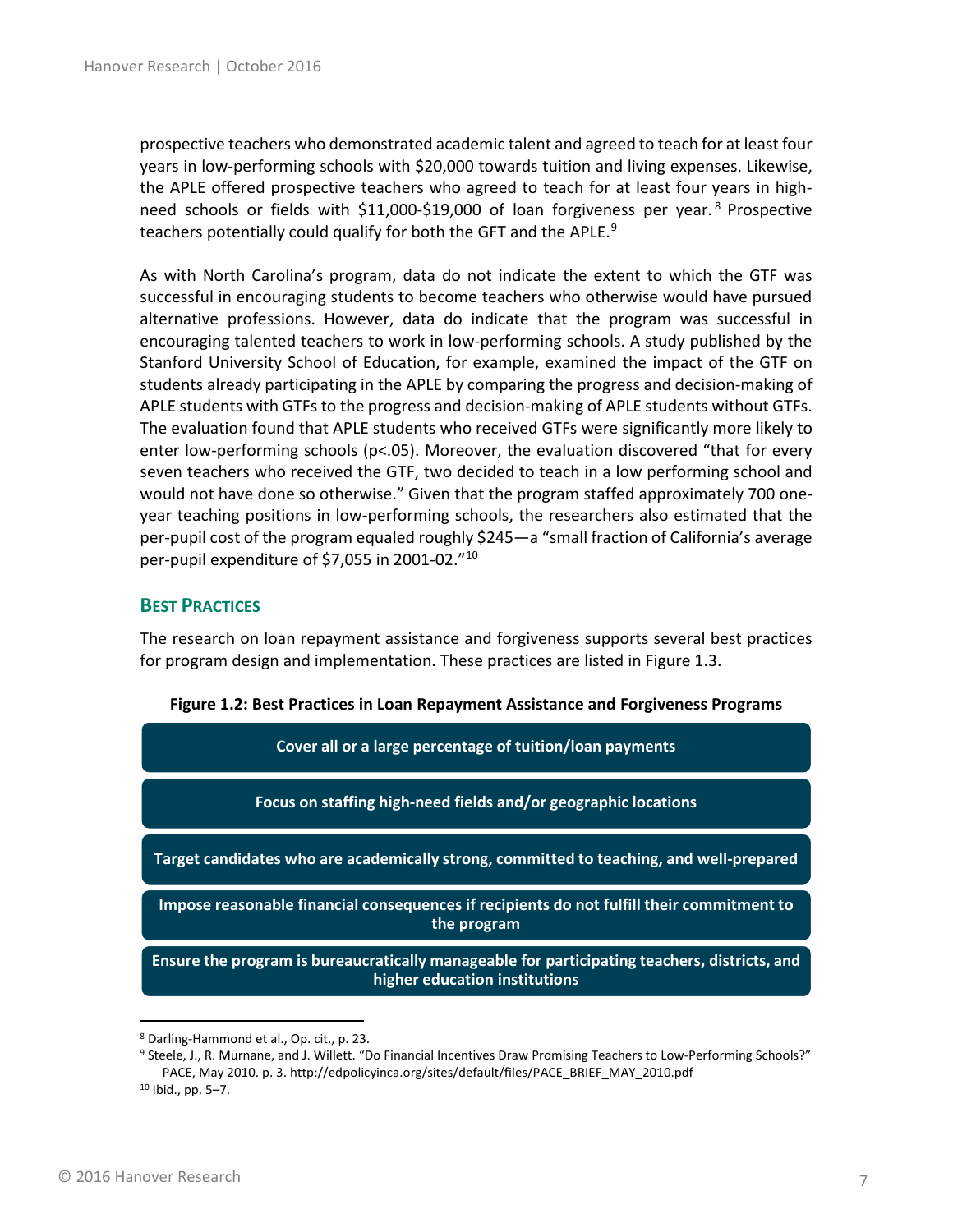Source: Learning Policy Institute<sup>[11](#page-7-1)</sup>

In addition to the five points listed above, policy-makers may want to consider the length of the program. Because teachers' odds of staying in the teaching profession increase substantially after three years in the classroom, experts typically recommend that the timeline of loan repayment assistance and forgiveness programs extend across several years. In fact, many previous programs follow this standard: both the GTF and the APLE covered four vears.<sup>[12](#page-7-2)</sup>

#### <span id="page-7-0"></span>**ALTERNATIVE TEACHER CERTIFICATION**

**States may encourage individuals to enter the teaching profession by adopting or reforming alternative teacher certifications,** which offer prospective teachers the opportunity to become licensed without completing traditional licensing requirements. This approach is both popular (most states offer some form of alternative certification) and contentious.<sup>[13](#page-7-3)</sup> Proponents argue that alternative certifications are crucial to improving teacher recruitment rates because they allow individuals to enter the profession who otherwise would find the time-intensive and costly barriers to certification insurmountable. A report issued by the U.S. Department of Education on alternative certification explains:<sup>[14](#page-7-4)</sup>

…in too many of our states and communities, lots of talented people find that they cannot say yes to teaching because of hoops and hurdles that have been placed in their way. If the only option for midcareer professionals interested in teaching is to go back to school for several years, then complete an unpaid student teaching assignment, all before receiving a paycheck, many wonderful candidates with families and mortgages will have no choice but to say no. And that is a great loss for our country.

Underlying this argument are the beliefs that a) non-teaching experience can inform and improve teaching practice and b) teaching practice is best learned through practical classroom experiences, not academic coursework. However, those critical of alternative certification argue that alternative certifications distract from the real problem in recruiting teachers: low salaries and a lack of respect for the profession. They explain that, as in the medical and legal fields, the traditional education requirements exist because teachers need

https://www2.ed.gov/admins/tchrqual/recruit/altroutes/report.pdf

<span id="page-7-1"></span><sup>&</sup>lt;sup>11</sup> Content taken with minor edits from Podolsky, A. and T. Kini. "How Effective Are Loan Forgiveness and Service Scholarships for Recruiting Teachers?" Learning Policy Institute, April 2016. p. 7. https://learningpolicyinstitute.org/wp-content/uploads/2016/04/How\_Effective\_Are-

Loan Forgiveness and Service-Scholarships Recruiting Teachers.pdf

<span id="page-7-2"></span><sup>&</sup>lt;sup>12</sup> Darling-Hammond, L., and G. Sykes. "Wanted: A National Teacher Supply Policy for Education: The Right Way to Meet The 'Highly Qualified Teacher' Challenge." Education Policy Analysis Archives, 11:33, September 13, 2003. p. 32. http://epaa.asu.edu/ojs/article/view/261

<span id="page-7-3"></span><sup>13</sup> Nadler, D. and P. Peterson. "What Happens When States Have Genuine Alternative Certification?" Education Next, 9:1, Winter 2009. http://educationnext.org/what-happens-when-states-have-genuine-alternative-certification/

<span id="page-7-4"></span><sup>14</sup> "Innovations in Education: Alternative Routes to Teacher Certification." U.S. Department of Education, Office of Innovation and Improvement, November 2004. p. v.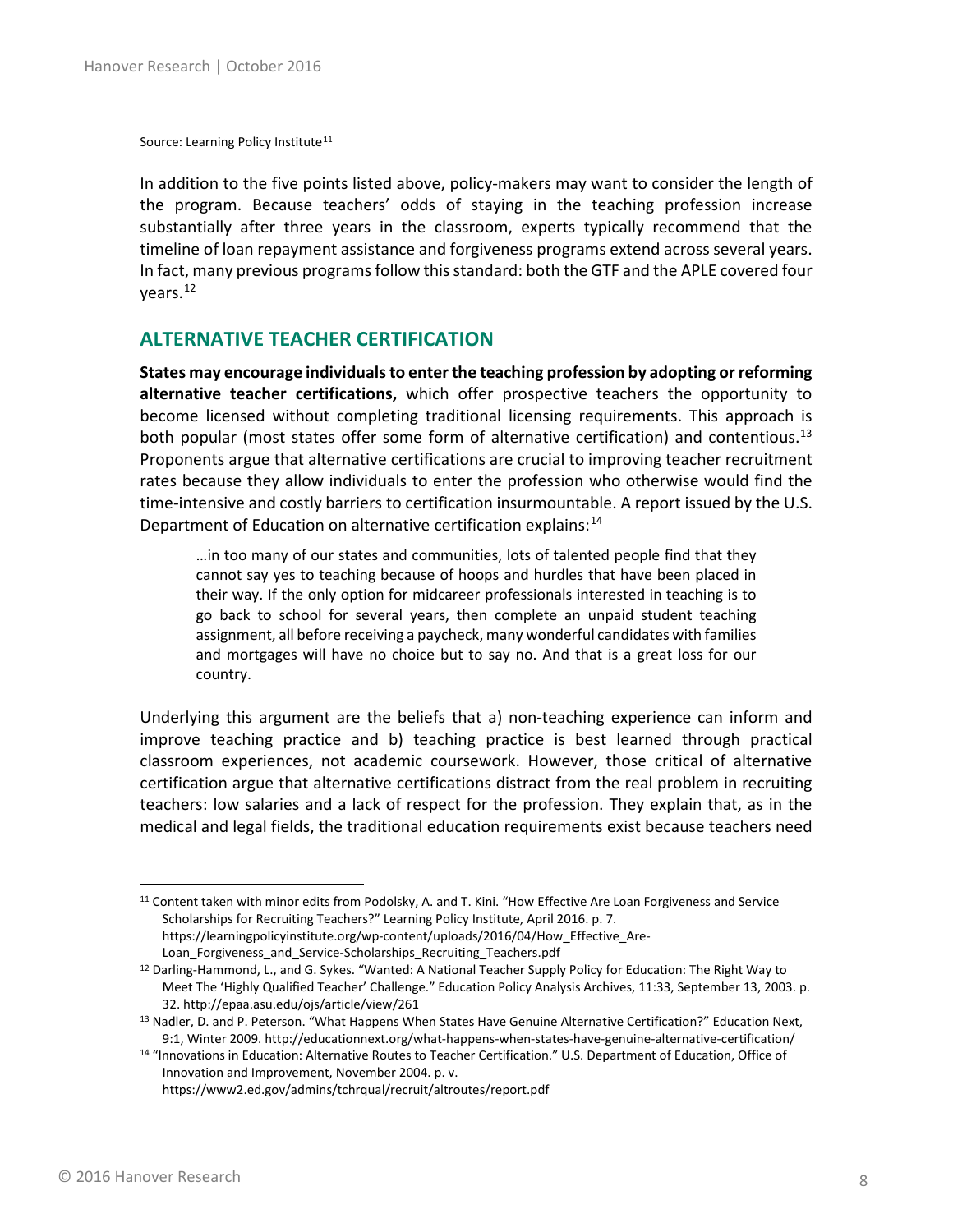to master "an esoteric body of substantive and pedagogical knowledge" unobtainable elsewhere.[15](#page-8-1)

**The requirements for alternative certifications can vary widely across states.** Some states may require that interested individuals complete some coursework before applying for the certification, whereas others do not require any pre-certification coursework. In Utah, for example, elementary school applicants must have a bachelor's degree and complete 27 credit hours related to elementary curriculum content; meanwhile, in Oklahoma, applicants must have a bachelor's degree and two years of work experience related to their anticipated subject area, but do not need to complete any additional credit hours. Likewise, some states may require that interested individuals complete some post-certification coursework— Oklahoma requires that teachers complete 12-18 hours of education within three years of receiving the certificate—whereas others do not.<sup>[16](#page-8-2)</sup> Because of these differences, it may be difficult to compare the success rates of alternative certification programs in other states.

#### <span id="page-8-0"></span>**EVIDENCE OF EFFICACY**

**Some research indicates that alternative certification programs can impact who enters the teaching profession.** Nadler and Peterson found that states with genuine alternative certification programs had a greater proportion of minority teachers. Using census data and data from the U.S. Department of Education, they compared the ratio of minority adults to minority teachers in each state with alternative certification programs. Although the nationwide ratio was only 0.53, in states with genuine programs, "The index of minority representation was nonetheless considerably higher." Furthermore, of the 10 states with the highest indices of minority representation, nine had robust alternative certification programs.[17](#page-8-3) 

**Alternative certification programs may help staff hard-to-fill subject areas.** In a 2008 *International Journal of Learning* article, researcher Shaw found that in five states—Florida, Idaho, New Hampshire, Pennsylvania, and Utah—that implemented alternative certification programs in response to critical teacher shortages, the highest frequencies of certifications were obtained in state or federal shortage areas, such as mathematics, science, and special education. Similarly, the lowest frequencies of certifications were obtained in areas that "rarely appear on any state's critical shortage lists."[18](#page-8-4)

**However, research indicates that there may be a significant difference in the efficacy of traditionally and alternatively-certified teachers.** Three well-controlled studies using

http://search.ebscohost.com/login.aspx?direct=true&db=eue&AN=34382022&site=ehost-live

<span id="page-8-1"></span> <sup>15</sup> Nadler and Peterson, Op. cit.

<span id="page-8-2"></span><sup>16</sup> Woods, J. "Mitigating Teacher Shortages: Alternative Teacher Certification." Education Commission of the States, May 2016. p. 24. http://www.ecs.org/ec-content/uploads/Mitigating-Teacher-Shortages-Alternative-Certification.pdf

<span id="page-8-3"></span> $17$  Ibid.

<span id="page-8-4"></span><sup>18</sup> Shaw, M. "The Impact of Alternative Teacher Certification Programs on Teacher Shortages." *International Journal of Learning*, 15:3, Autumn 2008. pp. 92–93.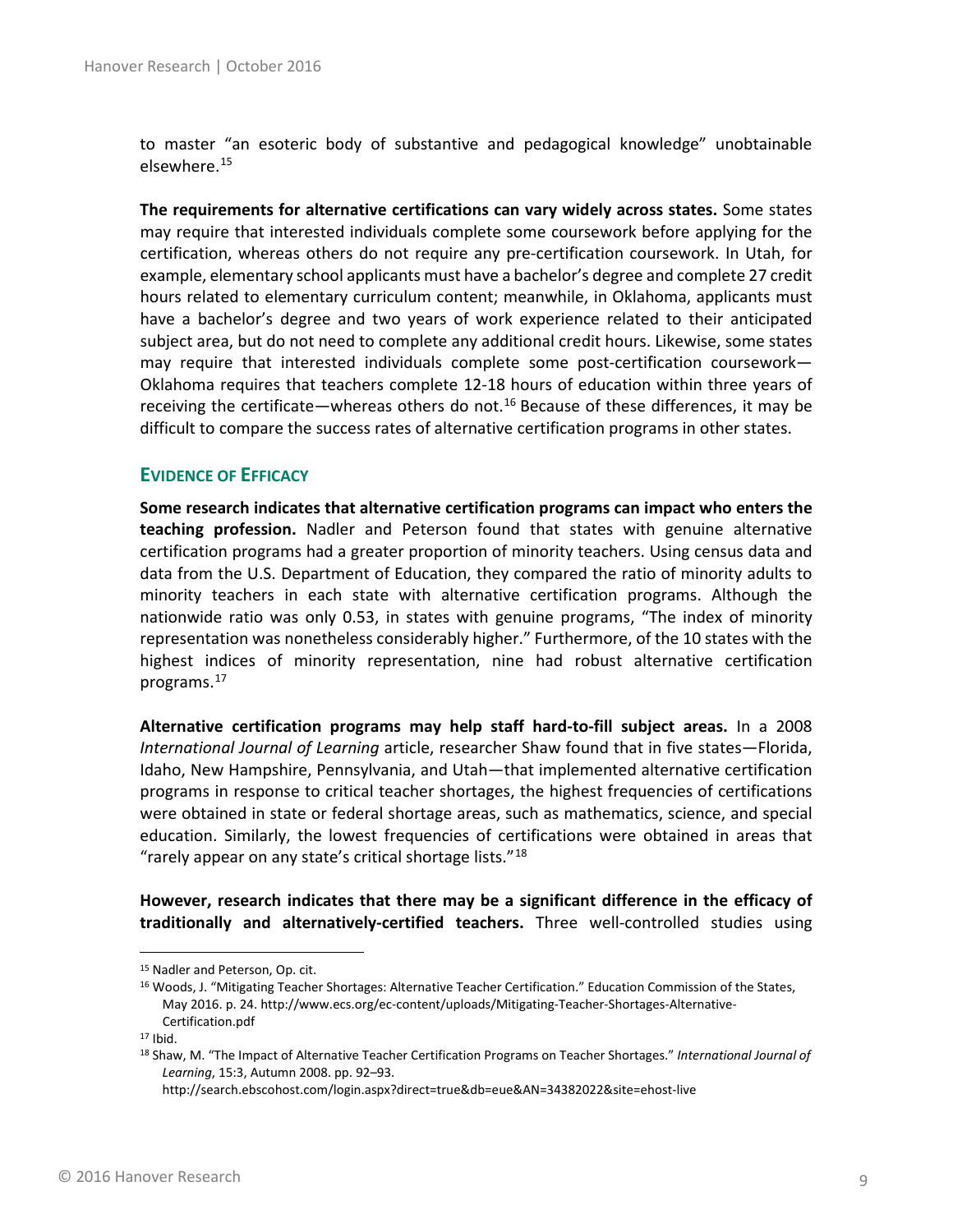longitudinal individual-level student data from New York City and Houston, Texas, found that teachers who entered teaching as emergency hires or alternative route candidates were significantly less effective than traditionally-certificated teachers working with similar students, especially in teaching reading.<sup>[19](#page-9-1)</sup> Another 12 state study comparing alternative and traditionally-certified teachers in hard-to-staff schools found that the students of traditionally-certified teachers gained significantly more on achievement tests than students of alternatively-certified teachers.<sup>[20](#page-9-2)</sup>

Nonetheless, alternative certification may be a viable recruitment tool if candidates are enrolled in "high coursework" alternative programs (i.e. programs that cover most or all of the same content as traditional certification programs). In the 12 state study mentioned above, teachers from "low coursework" alternative certification programs saw their student scores fall almost 4 normal curve equivalent (NCE) points below the scores of traditionallycertified teachers. In fact, alternatively-certified teachers from "low coursework" programs actually saw their student test scores decline by nearly 2 NCE points between the fall and spring of the academic year. On the other hand, teachers from "high coursework" alternative programs saw student gains that were only 0.5 NCE points less than their traditionally-certified peers.<sup>[21](#page-9-3)</sup>

Additional studies have also indicated that the gap in effectiveness between alternative and traditionally certified teachers closes when teachers remain in the field long enough to complete the required coursework necessary for a clear credential.<sup>[22](#page-9-4)</sup> (Unfortunately, these same studies indicate that the attrition rate for alternatively-certified teachers is more than 80%.)

#### <span id="page-9-0"></span>**BEST PRACTICES**

The research on alternative certification supports several best practices in program design and implementation. These practices are listed in Figure 1.5.

<span id="page-9-1"></span><sup>&</sup>lt;sup>19</sup> Darling-Hammond, L. "The Flat World and Education: How America's Commitment to Equity Will Determine Our Future." Teachers College, Columbia University. p. 47

<span id="page-9-2"></span><sup>20</sup> Id. at 45-46.

<span id="page-9-3"></span> $21$  Ibid.

<span id="page-9-4"></span><sup>22</sup> Id. at 47.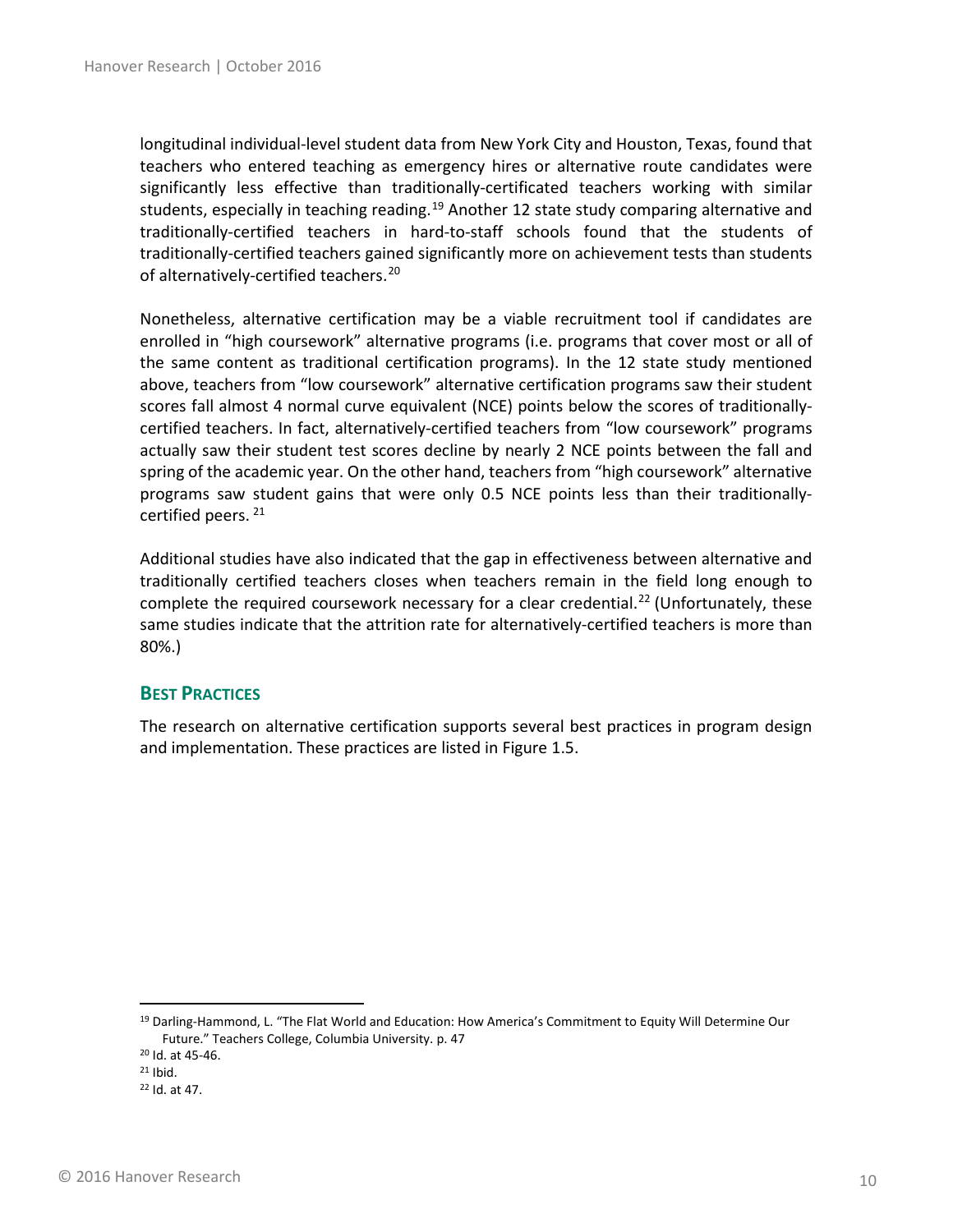#### **Figure 1.3: Best Practices in Alternative Certification**

#### **Reduce financial barriers to entering teaching**

**Ensure that programs are high-quality and cover substantially the same content as traditional programs**

**Reward external experience by allowing candidates to test out of some coursework requirements**

**Provide participants with supervision and mentoring during teaching**

**Encourage strong relationships between preparation programs and school districts**

Sources: Nadler and Peterson, National Education Association, Education Commission of the States<sup>[23](#page-10-1)</sup> and Darling-Hammond, "The Flat World and Education: How America's Commitment to Equity Will Determine Our Future."

Researchers also emphasize that programs within those states that allow alternative certification should be selective, with a "good participant screening and selection process."<sup>[24](#page-10-2)</sup> One report by the Thomas Fordham Institute found that alternative certification programs are often "remarkably non-selective:" roughly two-thirds of 49 examined programs in 11 states accepted half of all applicants. The report compared this selection rate to perhaps the most famous alternative certification program—Teach for America—which accepts only one in six applicants. Similarly, most programs did not require an applicant's history of prior academic performance to be higher than average (calculated as a 2.5 GPA) despite the fact that most alternative programs exist to "attract talented individuals who were otherwise not choosing teaching."[25](#page-10-3)

#### <span id="page-10-0"></span>**TEACHER CENTERS**

**Some states encourage individuals to enter the profession by creating teacher centers to guide prospective teachers through the steps of becoming a teacher and provide ongoing support during their careers.** A current example is the Mississippi Teacher Center. As the center's website explains, "If you are a teacher or want to become one, the Mississippi Teacher Center is for you. We encourage caring, committed individuals to teach and provide career-long support for a rewarding experience." A link encouraging job-hunters to seek employment in geographic shortage areas and associated incentive options are featured prominently on the welcome page, as are details about scholarships, loan forgiveness,

<span id="page-10-1"></span><sup>&</sup>lt;sup>23</sup> Content adapted from [1] Nadler and Peterson, Op. cit. [2] "Research Spotlight on Alternative Routes to Teacher Certification." National Education Association. http://www.nea.org/tools/16578.htm [3] Woods, Op. cit., p. 5 24 "Research Spotlight on Alternative Routes to Teacher Certification," Op. cit.

<span id="page-10-2"></span>

<span id="page-10-3"></span><sup>25</sup> Walsh, K. and S. Jacobs. "Alternative Certification Isn't Alternative." Thomas B. Fordham Institute, September 2007. pp. 9, 14. http://www.nctq.org/nctq/images/Alternative\_Certification\_Isnt\_Alternative.pdf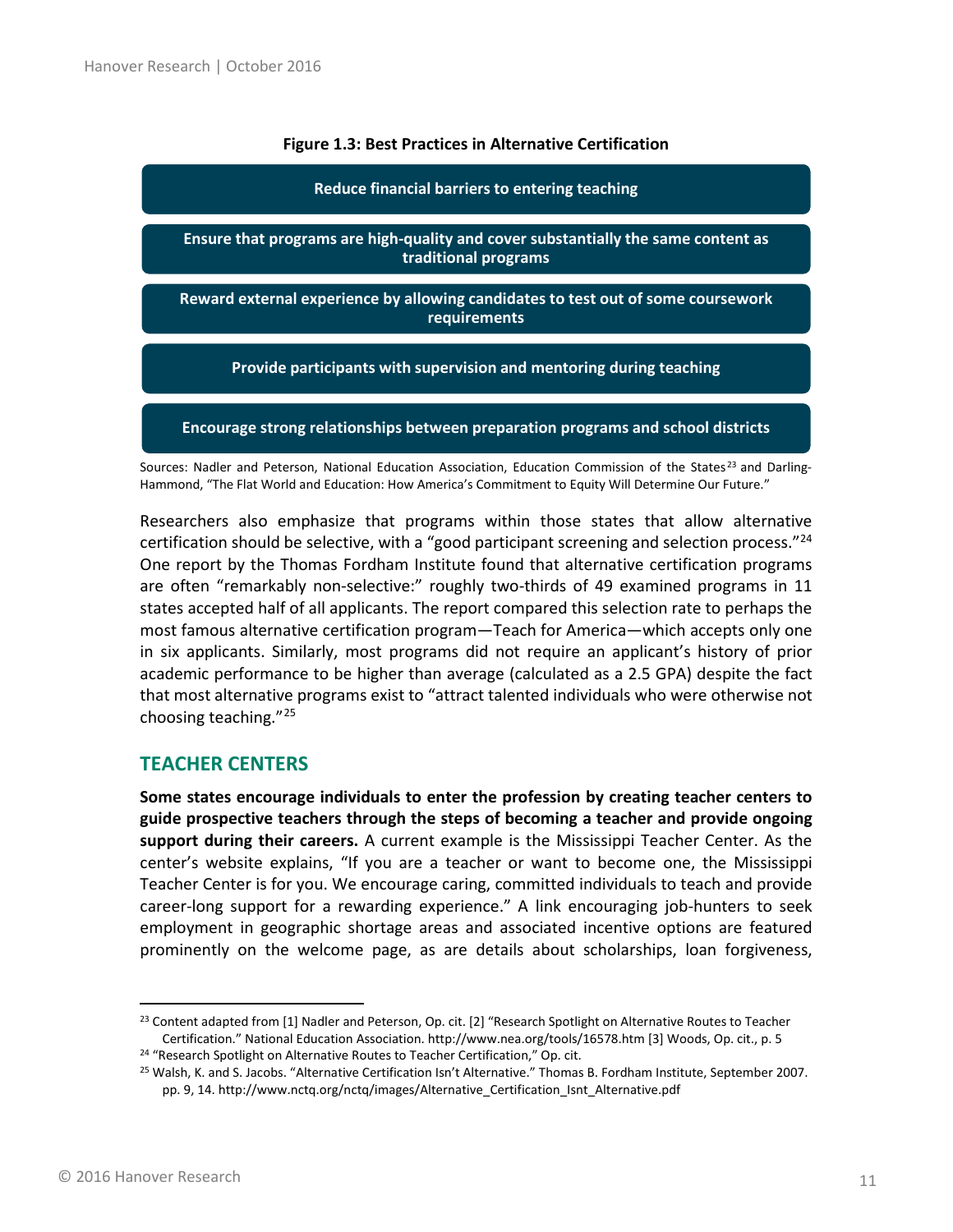certification, and licensure.<sup>[26](#page-11-1)</sup> This design is particularly relevant considering the state's critical teacher shortages: roughly one in three districts in Mississippi, particularly in rural areas, are suffering from extensive teacher shortages.<sup>[27](#page-11-2)</sup>

According to documentation published by the Mississippi Department of Archives and History, the Mississippi Teacher Center is also involved in several statewide marketing and advertising efforts, including but not limited to:<sup>[28](#page-11-3)</sup>

- Connecting with service learning programs on higher education campuses to raise students' awareness of teaching as a career
- **Producing Teaching Professional Recruitment materials including a video, posters, brochures,** displays, and materials to enhance Mississippi Teacher Center's marketing strategies
- Extending a marketing campaign to state employment agencies in collaboration with the Mississippi Employment Security Commission
- . Assisting teacher candidates at MS universities in finding employment by posting their curriculum vitae on the MS Teacher Center's internet site and providing School Superintendents with access to students' credentials

In other states, teacher centers only provide assistance to current teachers. In New York, for example, teacher centers "comprise a statewide network of professional development providers… organized and operated by teachers to improve their own educational performance." These centers focus on helping current teachers develop technology skills, produce lessons plans and curricula, teaching critical thinking skills, and more.<sup>[29](#page-11-4)</sup>

#### <span id="page-11-0"></span>**EVIDENCE OF EFFICACY**

**Limited evidence on the impact of teacher centers on teacher recruitment outcomes exists due to methodological challenges and flawed data collection**. In California, for example, the final program evaluation published in 2003 by the Commission on Teaching Credentialing described the difficulty of evaluating the impact of California's short-lived teacher center known as CalTeach.<sup>[30](#page-11-5)</sup> According to the evaluators, the number of teaching credentials issued, the number of people passing the California Basic Skills Education Test, and the number of people enrolled in teacher preparation programs in the state increased in 2000-01. However,

<span id="page-11-1"></span> <sup>26</sup> "Mississippi Teacher Center." Mississippi Department of Education. http://www.mde.k12.ms.us/OTC

<span id="page-11-2"></span><sup>&</sup>lt;sup>27</sup> Kieffer, C. and J. Mader. "Some Mississippi Districts Have Critical Teacher Needs." The Hechinger Report, April 17, 2013. http://hechingerreport.org/some-mississippi-districts-have-critical-teacher-needs/

<span id="page-11-3"></span><sup>&</sup>lt;sup>28</sup> Content taken verbatim with slight variation from "Goal One: Develop and Implement State Policies That Strengthen Licensing Standards." Mississippi Department of Archives and History. p. 3. http://mdah.state.ms.us/arrec/digital\_archives/musgrove/pdfs/24326.pdf

<span id="page-11-4"></span><sup>29</sup> "Fact Sheet 15-18: Teacher Centers." NYSUT Research and Educational Services, October 1, 2015. http://www.nysut.org/resources/all-listing/2015/october/fact-sheet-15-18-teacher-centers

<span id="page-11-5"></span><sup>&</sup>lt;sup>30</sup> CalTeach received funding beginning in 1997, but was shuttered in the 2003-04 fiscal year.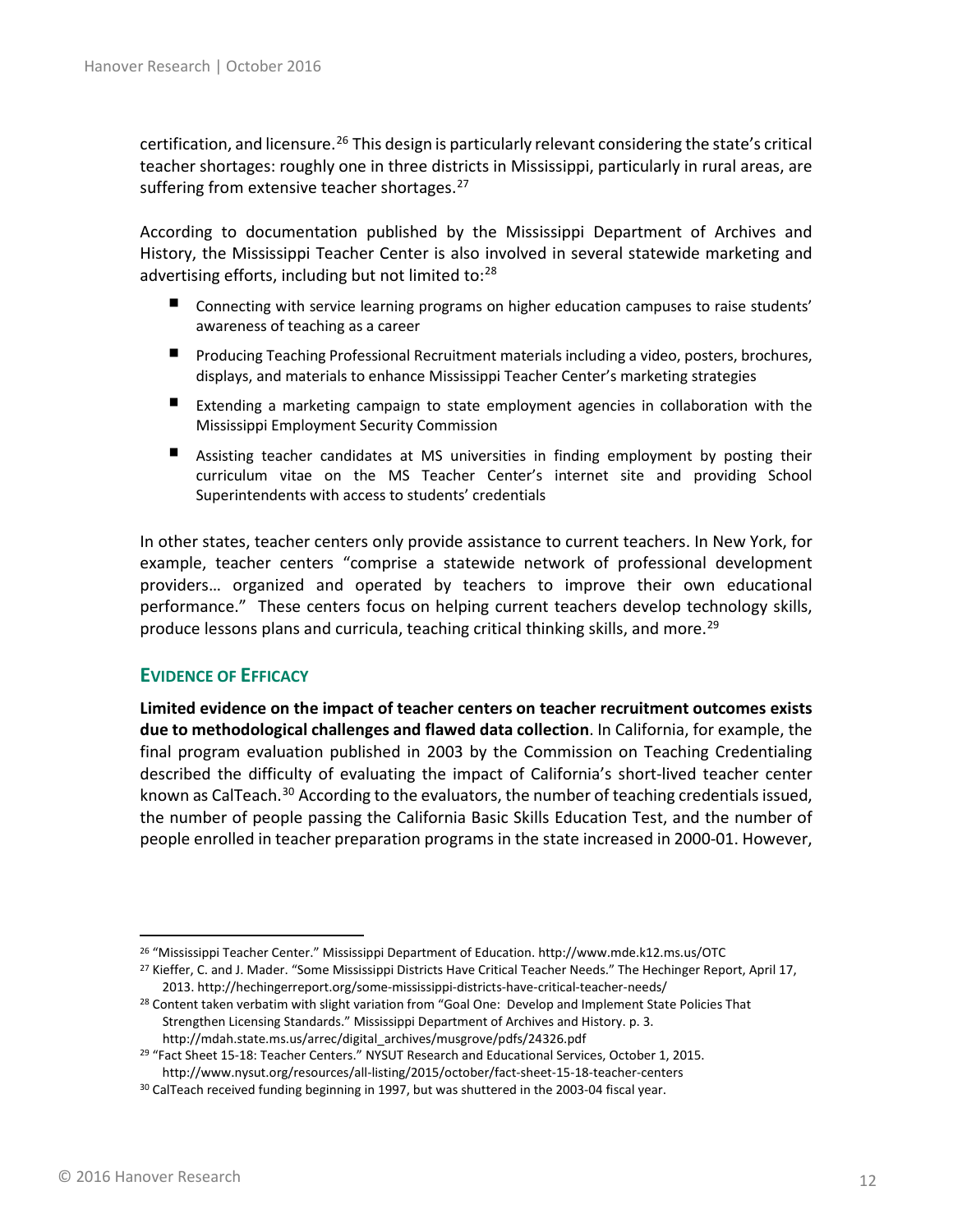determining if those increases were caused by CalTeach rather than other state initiatives or environmental factors was challenging:<sup>[31](#page-12-1)</sup>

The paucity of data from which to reach reliable conclusions about specific aspects of the CalTeach program at this time is, in large measure, due to the complexity of the task. While CalTeach is a teacher recruitment tool, its primary function is to provide individuals with accurate information about how to enter the teaching profession. Once the information dissemination has taken place, the individual must ultimately decide whether to pursue teaching. It is extremely difficult to understand the effects of a particular information dissemination effort on human behavior.

In Mississippi, a joint legislative committee observed that, although the goal of the teacher centers is to "attract qualified teachers to school districts… with special emphasis on geographic areas of the state where a critical teacher shortage exists," existing data do not allow evaluators to determine if the centers are actually reaching that goal. According to the committee, the Mississippi Department of Education only tracks the number of teachers served by the center and the number of students who receive scholarships.<sup>[32](#page-12-2)</sup> They ask that, in the future, the Mississippi Department of Education report both output measures (e.g., the number of teachers served) and outcome measures (e.g., the impact of the program on recruitment).<sup>[33](#page-12-3)</sup>

### <span id="page-12-0"></span>**BEST PRACTICES**

**Research on best practices in adopting and running teacher centers is also limited**. However, evidence from policies, articles, and evaluations of teacher centers suggest that teacher centers may benefit from the two practices described in Figure 1.7.

#### **Figure 1.4: Best Practices in Teacher Centers**

**Create and maintain a strong outreach program**

**Track data on outputs and outcomes**

The first practice—creating and maintaining a strong outreach program—is important because teacher centers are intended to be highly-*visible* institutions. The Mississippi Teacher Center, for instance, was designed to share knowledge about teaching as a profession on

<span id="page-12-1"></span><sup>31</sup> Hickey, C., M. Sandy, and M. Olebe. "California Center for Teaching Careers: Program Evaluation." California Commission on Teacher Credentialing, March 2003. pp. 30–31. http://www.ctc.ca.gov/reports/CalTeach-Report-March2003.pdf

<span id="page-12-2"></span> $32$  "Opportunities for Improving the Accountability of the Mississippi Department of Education." Joint Legislative Committee on Performance Evaluation and Expenditure Review, September 14, 2010. p. 51. http://www.peer.state.ms.us/reports/rpt539.pdf

<span id="page-12-3"></span><sup>33</sup> Ibid., p. 63.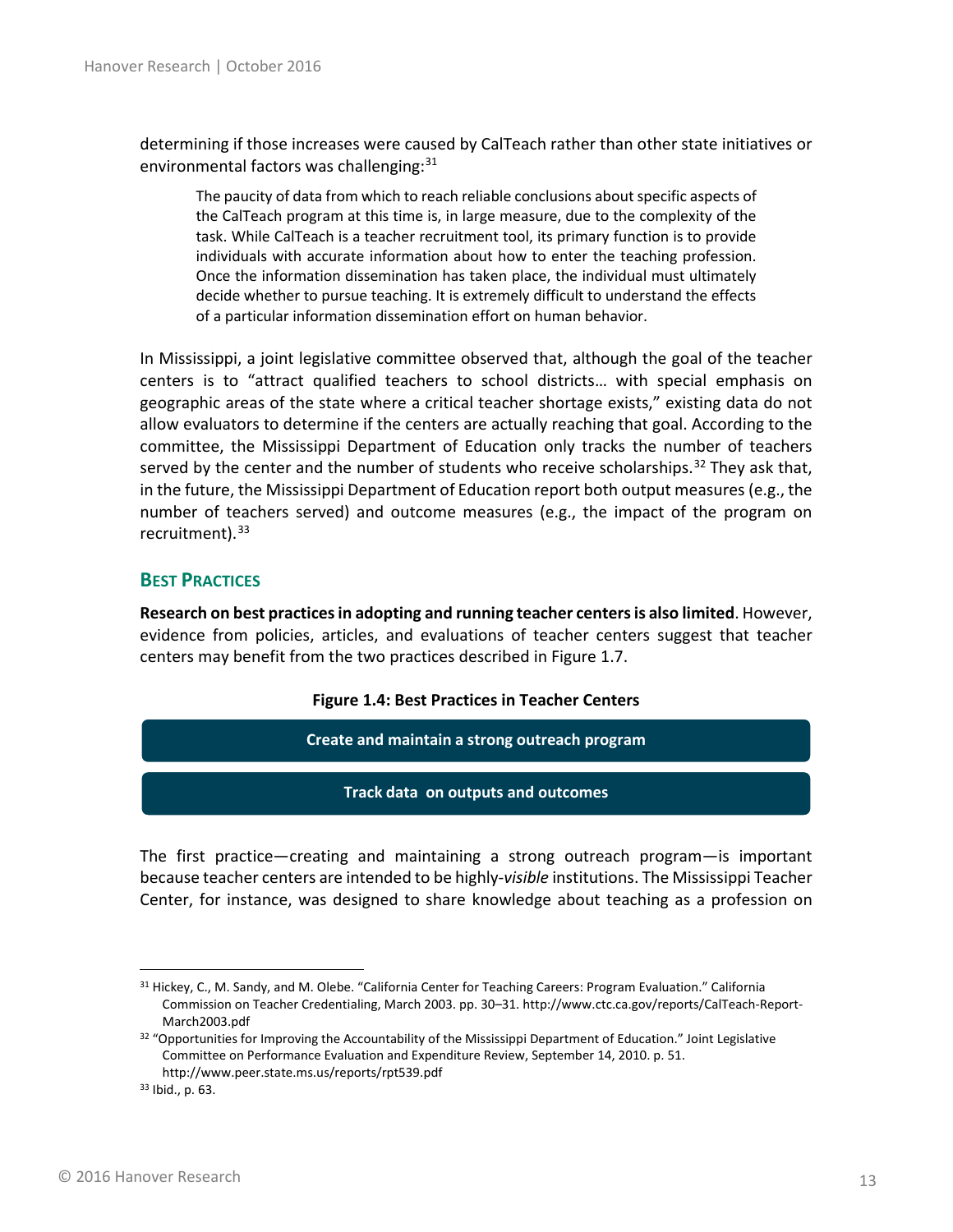college campuses, publicize job opportunities, and link job seekers with employers: all aims that require coordinated marketing and advertising efforts. [34](#page-13-0)

The second practice—tracking data on outputs and outcomes—is important because effective data tracking, although difficult, may allow researchers to determine if and to what extent teacher centers actually impact recruitment and perhaps answer questions such as: "Are certain teacher center activities more effective than others at improving overall teacher recruitment rates?" or "Do certain teacher center activities represent cost-effective ways to improve teacher recruitment rates?"[35](#page-13-1)

<sup>34</sup> See, for example, "Goal One: Develop and Implement State Policies That Strengthen Licensing Standards," Op. cit.

<span id="page-13-1"></span><span id="page-13-0"></span><sup>35</sup> See, for example "Opportunities for Improving the Accountability of the Mississippi Department of Education," Op. cit., p. 63.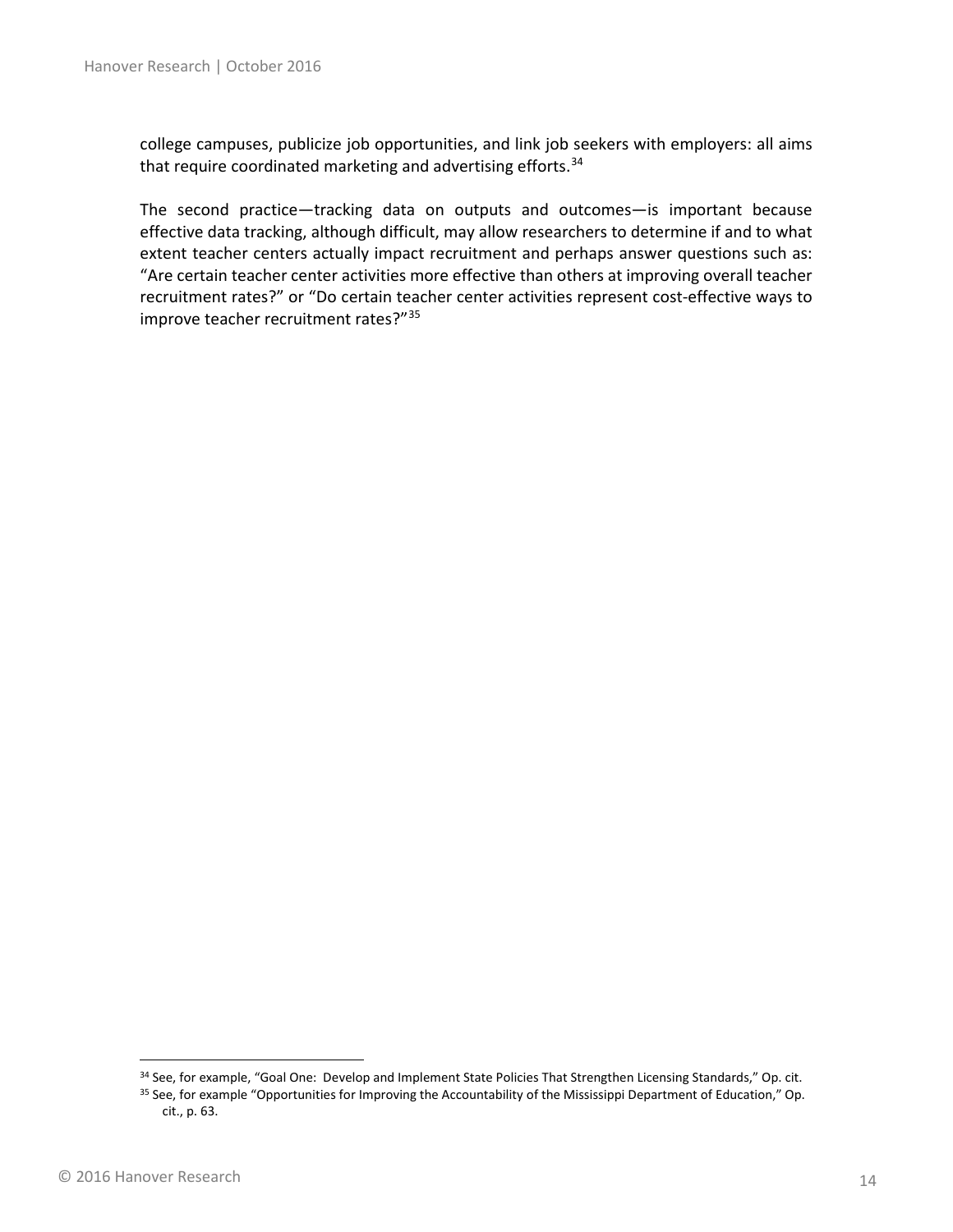# <span id="page-14-0"></span>**SECTION II: LOCALLY-BASED PROGRAMS**

The following section reviews several programs that counties and local school districts may implement to combat teacher shortages. Discussions of each program include information on best practices in design and/or implementation and, where possible, information on the program's efficacy in improving outcomes relevant to teacher recruitment. Reviewed programs include:

- $\blacksquare$  Financial incentives
- ٠ Grow-your-own programs
- Marketing initiatives

### <span id="page-14-1"></span>**FINANCIAL INCENTIVES**

**Although local financial incentives may encourage some individuals to enter the teaching profession, most current incentive programs are targeted at inducing existing teachers to accept jobs they may not otherwise be inclined to accept.** These programs encourage current teachers to transfer to other schools or fields (e.g., low-income schools, high-priority subjects, schools serving at-risk populations) by offering financial incentives, such as signing bonuses, increased salaries, or housing assistance. In their typology of financial incentive policies, researchers Kolbe and Strunk outline six key categories, presented in Figure 2.1. Several of these incentive categories may be applicable to both the state and local levels.<sup>[36](#page-14-2)</sup>

| <b>INCENTIVE CATEGORY</b>            | <b>EXAMPLE POLICY TYPES</b>                                              |  |
|--------------------------------------|--------------------------------------------------------------------------|--|
| <b>Salary schedule modifications</b> | ■ State-mandated minimum salary levels                                   |  |
|                                      | ■ Across-the-board salary increases                                      |  |
|                                      | ■ Alternative salary schedules                                           |  |
|                                      | ■ "Frontloaded" or "backloaded" salary schedules                         |  |
| <b>Salary enhancements</b>           | ■ Salary credits                                                         |  |
|                                      | ■ Additional pay for teaching in geographic or subject-shortage<br>areas |  |
|                                      | ■ Additional pay for certifications or credentials                       |  |
|                                      | ■ Additional pay for extra responsibilities                              |  |
|                                      | Tax waivers and credits                                                  |  |
|                                      | Transportation subsidies                                                 |  |

<span id="page-14-2"></span><sup>&</sup>lt;sup>36</sup> Kolbe, T. and K. Strunk. "Economic Incentives as a Strategy for Responding to Teacher Staffing Problems A Typology of Policies and Practices." *Educational Administration Quarterly*, April 17, 2012. p. 9. http://eaq.sagepub.com/content/48/5/779.abstract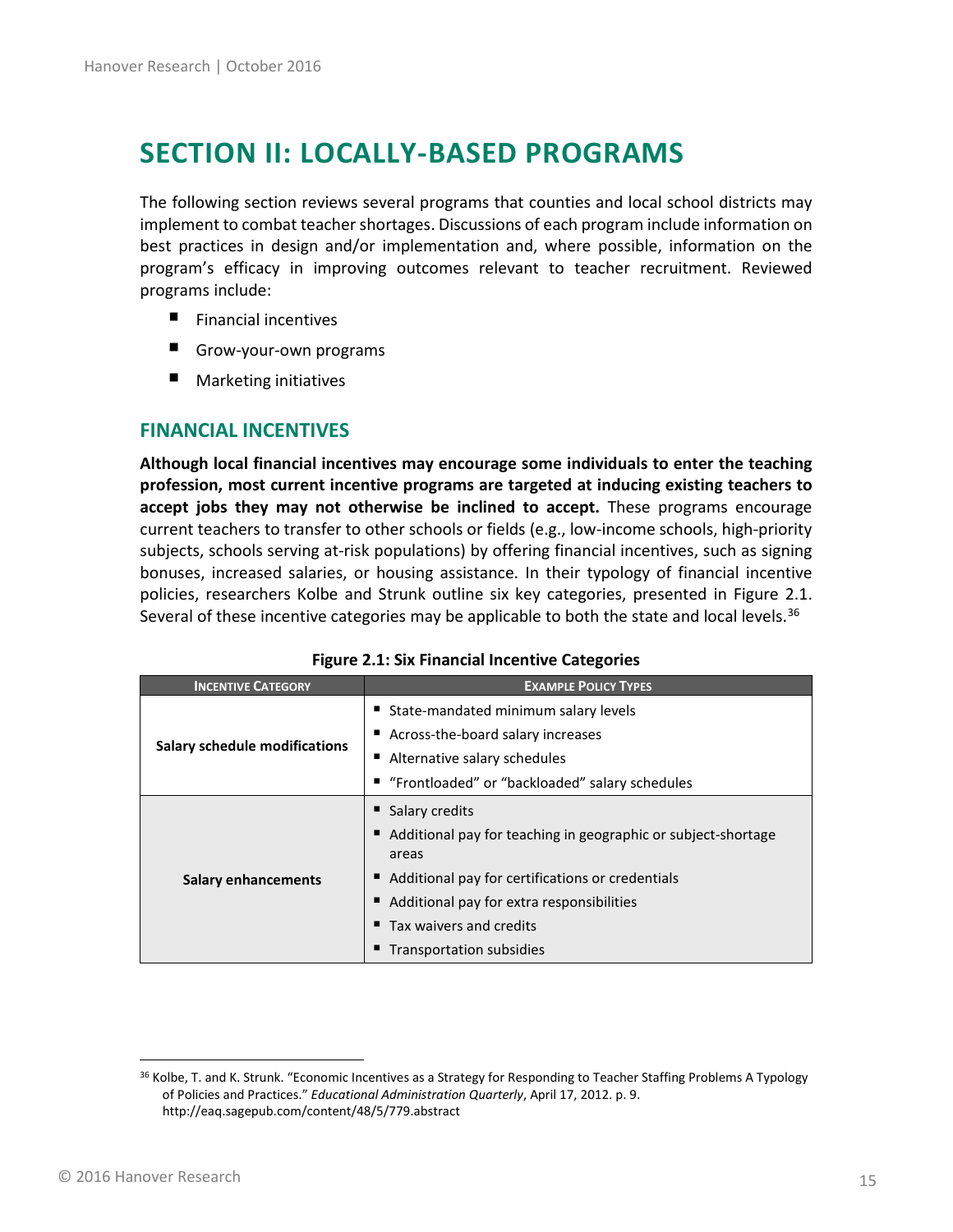| <b>INCENTIVE CATEGORY</b>                           | <b>EXAMPLE POLICY TYPES</b>                     |
|-----------------------------------------------------|-------------------------------------------------|
| <b>Limited duration incentives</b>                  | ■ Signing bonuses                               |
|                                                     | Relocation incentives                           |
|                                                     | Credential or certification bonus<br>ш          |
|                                                     | ■ Performance-based rewards                     |
|                                                     | Loan forgiveness<br>ш                           |
|                                                     | ■ Home ownership assistance                     |
| <b>Education and training related</b><br>incentives | ■ Tuition subsidies and remission               |
|                                                     | ■ Pre-service teacher scholarships and stipends |
|                                                     | ■ Alternative routes to teacher certification   |
|                                                     | Tuition tax credits<br>٠                        |
|                                                     | ■ Housing assistance                            |
| <b>In-kind incentives</b>                           | Subsidized meals<br>п                           |
|                                                     | ■ Access to local amenities                     |
| <b>Retirement benefit waivers</b>                   | Return-to-work policies<br>ш                    |
|                                                     | Deferred retirement<br>■                        |

Source: Kolbe and Strunk<sup>[37](#page-15-0)</sup>

**Notably, evidence shows that school districts in California tend to offer financial incentives based on perceptions of teacher quality, not subject area or geographic location.** In the study, "Differentiated Compensation: How California School Districts Use Economic Incentives to Target Teachers," researchers Strunk and Zeehandelaar examined collective bargaining agreements from approximately 1,000 California school districts from the 2005- 06 and 2008-09 school years to determine if school districts targeted financial incentives based on: 1) indicators of teacher quality, such as doctoral degrees 2) credentials in high-need subject areas, such as special education or mathematics, or 3) willingness to teach in highneed geographic areas. Ultimately, the researchers found that most school district incentives focus on "rough proxies for teacher quality" with one exception: school districts frequently offered incentives for teachers with bilingual/ESL credentials.<sup>[38](#page-15-1)</sup> Hypothesizing about the causes underlying this finding, Strunk and Zeehandelaar observed that quality-related incentives represent "safe policies for districts" as "they are to some extent already ingrained in the salary schedule and show teachers who are loyal to the district or take steps to further their education that their efforts are appreciated."<sup>[39](#page-15-2)</sup>

<span id="page-15-0"></span><sup>&</sup>lt;sup>37</sup> Kolbe and Strunk, Op. cit.

<span id="page-15-1"></span><sup>38</sup> Strunk, K. and D. Zeehandelaar. "Differentiated Compensation: How California School Districts Use Economic Incentives to Target Teachers." *Journal of Education Financ*e, 36:3, Winter 2011. pp. 268, 275–6, 289. http://search.ebscohost.com/login.aspx?direct=true&db=eue&AN=508207175&site=ehost-live

<span id="page-15-2"></span><sup>39</sup> Ibid., p. 288.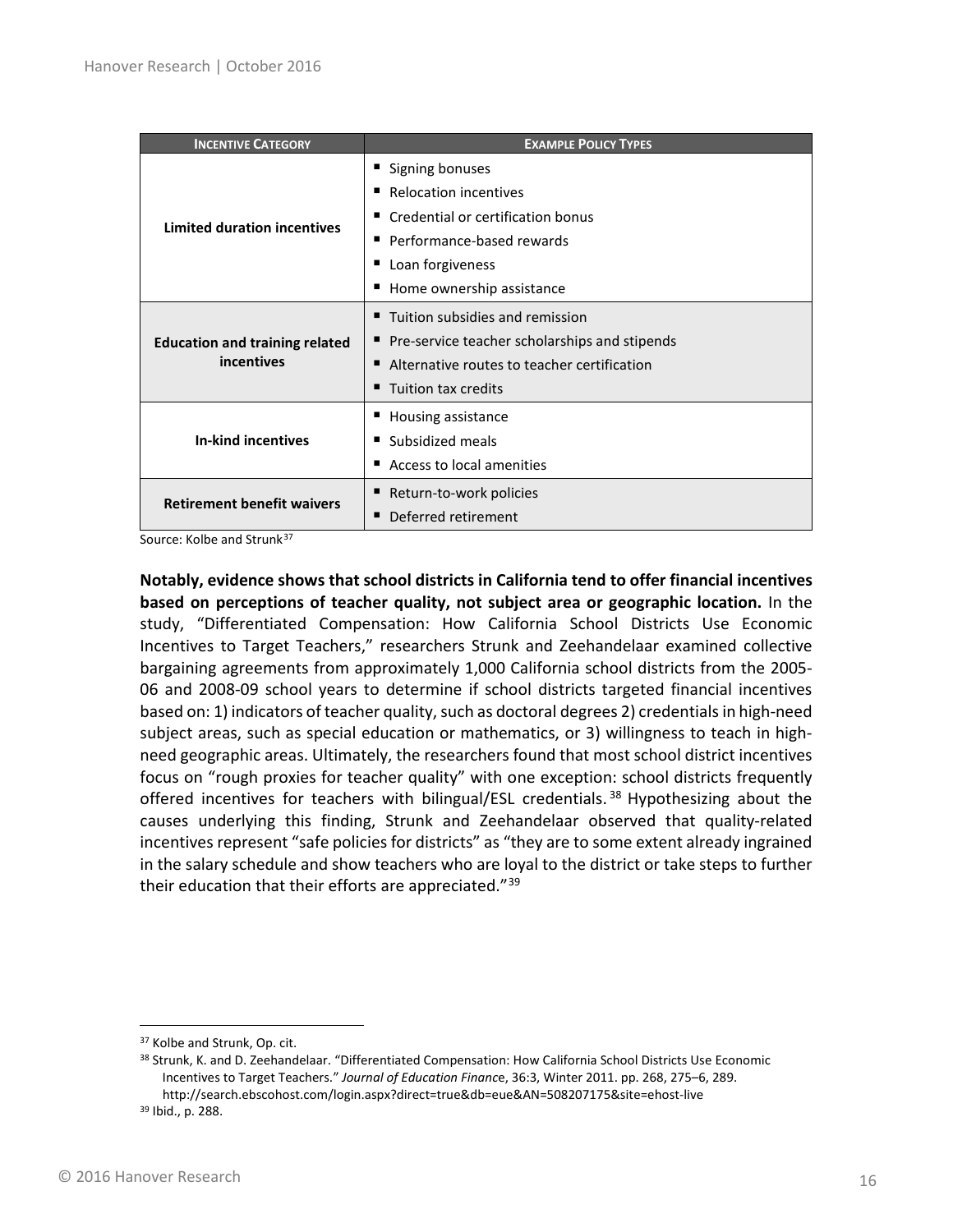### <span id="page-16-0"></span>**EVIDENCE OF EFFICACY**

**A large body of research examines the impact of teacher compensation, but much of this research focuses on retention rather than recruitment.** In a 2006 study published in *Review of Educational Research*, researchers Guarino, Santibanez, and Daley reviewed the empirical literature on teacher recruitment and retention published in high-quality scholarly publications and found that a substantial number of studies "offered evidence to suggest that teacher salaries were positively associated with *retention*."[40](#page-16-1) These studies examined how compensation changes impacted teacher morale, as well as decisions to switch schools or leave the teaching profession altogether.<sup>[41](#page-16-2)</sup> Moreover, much of the research on compensation does not focus on impacts at the local level.<sup>[42](#page-16-3)</sup>

**Of the research on local financial incentives that is available, the findings do suggest that financial incentives can increase the size and quality of teacher applicant pools in specific school districts.** A 2013 Stanford School of Education policy brief by researchers Hough and Loeb investigated the impact of a local policy known as the Quality Teacher and Education Act of 2008 (QTEA) on teacher recruitment and retention at San Francisco Unified School District (SFUSD). Specifically, the QTEA policy provided:<sup>[43](#page-16-4)</sup>

- ٠ An overall salary increase of \$500-\$6,300, varying by placement on the salary schedule;
- A \$2,000 bonus for teaching in a hard-to-staff school; and
- Retention bonuses of \$2,500 after the 4th year of teaching and \$3,000 after the 8th year of teaching

Overall, these financial incentives served to raise salaries at SFUSD substantially more than salary rises at neighboring school districts, such as Palo Alto Unified and San Jose Unified, during the same time period. However, in absolute terms, SFUSD salaries remained lower than they did in the highest-paying neighboring school districts, such as Palo Alto Unified.<sup>[44](#page-16-5)</sup>

Using nine years of SFUSD administrative data, Hough and Loeb determined that these salary gains increased the size and quality of the applicant pool. To measure the size of the applicant pool, the school district checked if teachers targeted by QTEA applied to SFUSD in larger numbers in the years following the introduction of the policy. Before QTEA, 27 percent of applicants to SFUSD were in targeted categories; after QTEA, 37 percent of applicants to SFUSD were in targeted categories, representing a significant change at the 95 percent confidence interval. "In other words," Hough and Loeb explain, "after QTEA some applicants

<span id="page-16-1"></span> <sup>40</sup> Guarino, C., L. Santibanez, and G. Daley. "Teacher Recruitment and Retention: A Review of the Recent Empirical Literature." *Review of Educational Research*, 76:2, Summer 2006. pp. 178–79, 192–93. Accessed via ProQuest

<span id="page-16-3"></span><span id="page-16-2"></span><sup>41</sup> Ibid., pp. 193–194.

<sup>&</sup>lt;sup>42</sup> Hough, H. and S. Loeb. "Can a District-Level Teacher Salary Incentive Policy Improve Teacher Recruitment and Retention?" PACE, August 2012. p. 2.

<span id="page-16-4"></span>https://cepa.stanford.edu/sites/default/files/PACE%20Policy%20Brief%2013-4\_LowRes.pdf 43 Content taken verbatim from Ibid.

<span id="page-16-5"></span><sup>44</sup> Ibid.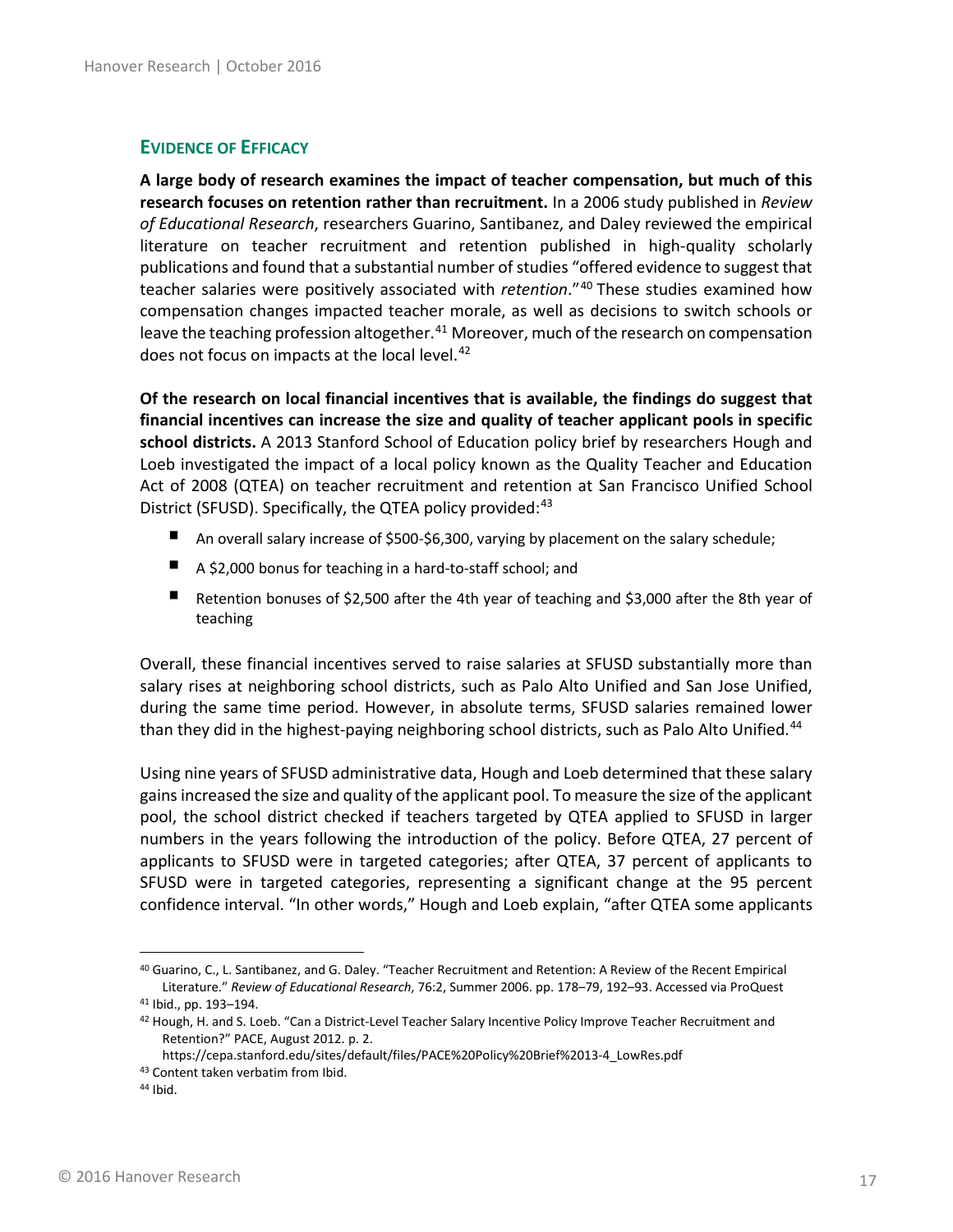included SFUSD in their job search because they prefer districts with higher salaries and now consider SFUSD to be more competitive with higher-paying school districts."[45](#page-17-0)

To measure the quality of the applicant pool, the researchers examined Mathematics and ELA standardized tests scores for students of QTEA hires, "controlling for students' prior achievement and background characteristics." On this measure, they found that QTEA hires raised student achievement more than a reference group in ELA, but not in Mathematics.<sup>[46](#page-17-1)</sup> This finding supported their initial hypothesis that by raising the school district's appeal, QTEA would lead to an increase in high-quality new hires (see Figure 2.3).



**Figure 2.3: How QTEA Might Affect Teacher Quality**

**Notably, the finding that localized financial incentives increase teacher quality supportsthe findings of research completed on statewide financial incentives.** According to Guarino, Santibanez, and Daley's literature review, two studies suggest that increased compensation can positively impact the quality of new teachers:<sup>[48](#page-17-3)</sup>

- ٠ Figlio (2002) analyzed restricted data from the Schools and Staffing Survey and administrative data that linked districts in the 1987-1988 and 1993-1994 waves and found that districts that raised their salaries relative to other teaching salaries in their county increased the possibility of hiring new teachers (both first-time and experienced transfer teachers) from more selective undergraduate institutions and with college majors in their teaching field.
- Loeb and Page (2000) used Public Use Microdata Samples from the U.S. Census to construct state-level panels with 10-year intervals from 1960 through 1990 and found that high school dropout rates declined and college attendance rates increased in states that increased their teaching wages relative to the wages of college-educated women in other occupations,

Source: Hough and Loeb<sup>[47](#page-17-2)</sup>

<span id="page-17-0"></span> <sup>45</sup> Ibid., pp. 3–4, 5–6.

<span id="page-17-1"></span><sup>46</sup> Ibid., pp. 7–8.

<span id="page-17-2"></span><sup>47</sup> Ibid., p. 4.

<span id="page-17-3"></span><sup>48</sup> Content taken verbatim from Guarino, Santibanez, and Daley, Op. cit., p. 194.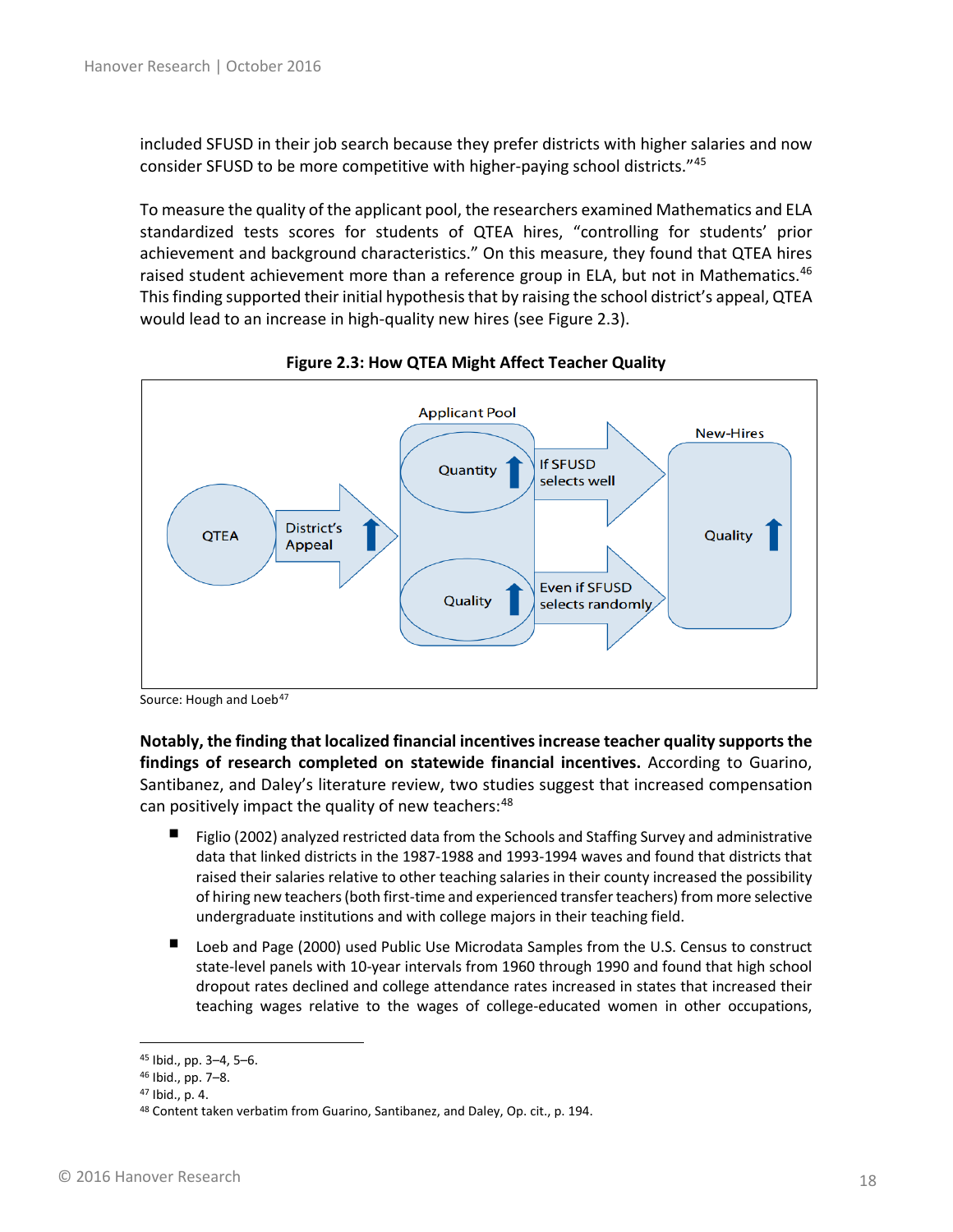suggesting that raising relative salaries for teachers may promote teaching quality measured through student outcomes.

**As seen in the SFUSD study, it is important to note that local financial incentives affect the local applicant pool by influencing where individuals** *already pursuing a teaching career* **choose to work.** In fact, some evidence—much like Hough and Loeb's study—suggests that teachers' decisions about where to work can be heavily influenced by local salary considerations. One widely-cited Institute of Education Sciences (IES) study examined the impact of financial incentives on quality teacher recruitment and retention. The investigation focused on implementation of the Talent Transfer Initiative (TTI) in seven school districts over the 2009-2010 school year. After identifying top teachers in high-performing schools using a value added-model, TTI program officers contacted these teachers and offered them the chance to transfer to a low-performing school in their school district in exchange for \$20,000 paid over a two-year period. The initiative also rewarded top teachers already working in under-performing schools, who were offered a \$10,000 retention bonus paid over two years. Of the 1,000 effective teachers identified and 70 vacant positions, 63 teachers earned positions within TTI, demonstrating that talented teachers can be enticed to teach in lowperforming, high-need schools by financial incentives. However, a large pool of candidates is needed to fill all vacancies.[49](#page-18-1)

The researchers followed up with TTI teachers for three years. Ultimately, they found that, during the two-year payment period, teacher retention was 23 percentage points higher than average retention in the school district (93 versus 70 percent). However, once the payments stopped, TTI retention rates dropped to align with school district averages, demonstrating that certain financial incentives only may influence teacher's school choices on a short-term basis.<sup>[50](#page-18-2)</sup>

#### <span id="page-18-0"></span>**BEST PRACTICES**

Research supports several best practices in the design and implementation of financial incentives for teaching positions (see Figure 2.4).

<span id="page-18-2"></span><span id="page-18-1"></span>49 Glazerman, et al. "Moving High-Performing Teachers: Implementation of Transfer Incentives in Seven Districts." Institute of Education Sciences, April 2012. p. 67. http://ies.ed.gov/ncee/pubs/20124051/pdf/20124051.pdf<br><sup>50</sup> Glazerman, et al. "Transfer Incentives for High-Performing Teachers: Final Results from a Multisite Randomized

Experiment – Executive Summary." Institute of Educational Sciences, November 2013. http://ies.ed.gov/ncee/pubs/20144003/pdf/20144004.pdf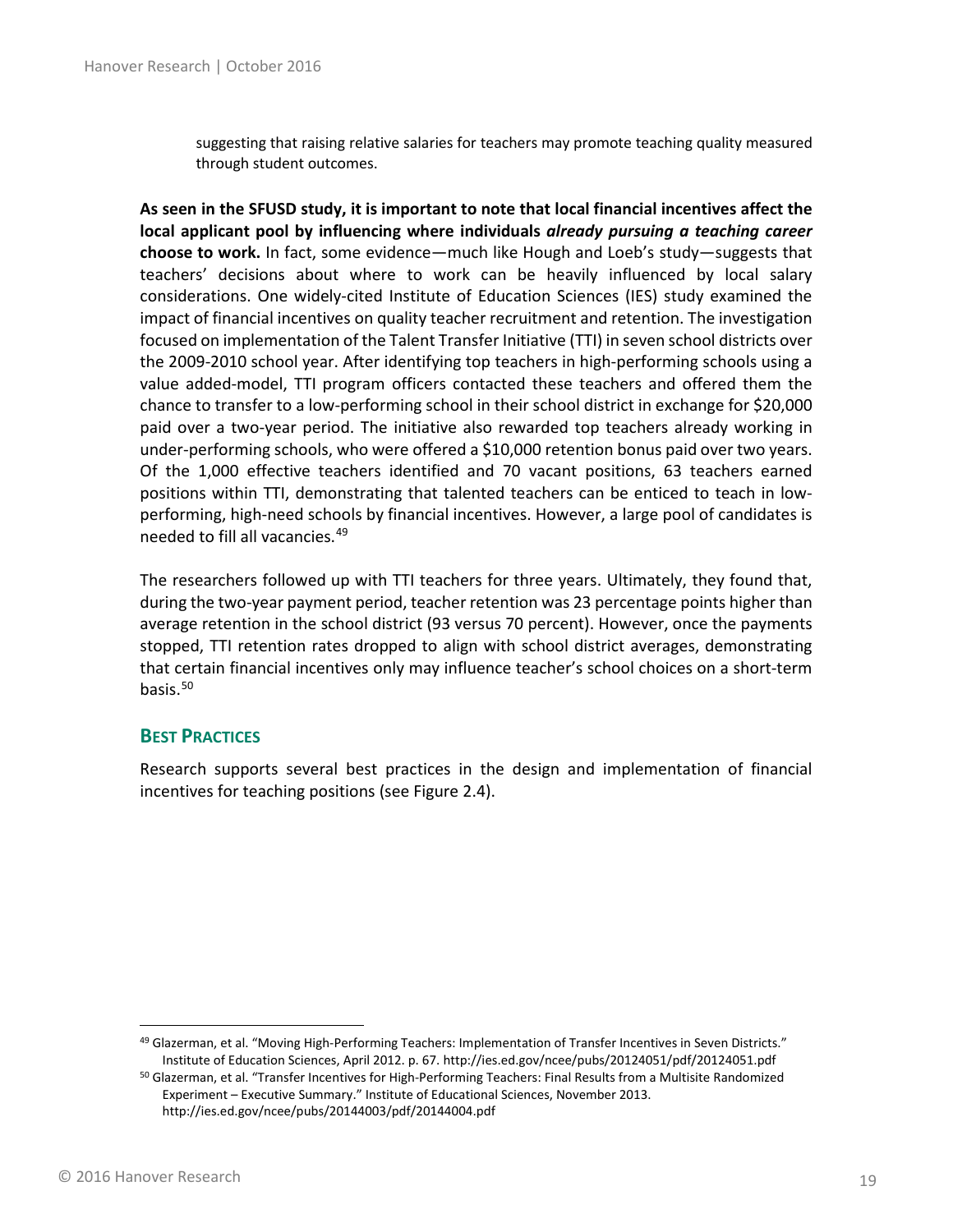#### **Figure 2.4: Best Practices in Financial Incentives**

**Tailor incentive policies to your district's specific areas of need**

**Offer a portfolio of potential options to address candidates' specific needs**

**Understand that financial incentives cannot completely compensate for working conditions**

Sources: Center for American Progress, National Board for Professional Teaching Standards

**Financial incentive policies are not one-size fits all: experts recommend that leaders tailor them to support school districts' specific areas of need.** Writing for the North Carolina Department of Public Instruction, researchers Hines and Mathis caution that initiatives like differential pay and teacher bonuses may fail "because they do not account for the differences between urban and rural school districts."<sup>[51](#page-19-0)</sup> Likewise, researcher Monk cautions in a separate 2007 study that initiatives solely focused on ending teacher shortages in rural areas should be sensitive to the needs of "hard-to-staff" rural schools rather than viewing rural schools as a monolithic category.<sup>[52](#page-19-1)</sup> To account for these differences, school districts may wish to allow top-level managers to make decisions regarding which areas (i.e., geographic or subject) are difficult to staff, then give lower-level managers some discretion regarding how to distribute the incentives with different job applicants of varying skillsets.<sup>[53](#page-19-2)</sup>

To consider which incentive types are the best fit for their school districts, leaders may want to consider some cross-sectional lessons from other fields where financial incentives are a popular recruitment tool. For example, the Center for American Progress contends that, of "education and training related incentives," lessons from the medical field indicate that loan repayment may be more effective than scholarships in impacting recruitment "because candidates commit to them at the end of their schooling rather than at the beginning."<sup>[54](#page-19-3)</sup>

**Moreover, offering a portfolio of financial incentives may be more effective than just offering one incentive**. Doing so helps to account for the fact that specific candidates often have specific needs. Given these differences among individuals, a single incentive—even if well-designed—may not appeal to all candidates. School districts would not necessarily need to offer candidates multiple concurrent incentives, but rather offer candidates a *choice* among multiple incentives. As the Center for American Progress explains, "Policymakers in

<span id="page-19-0"></span><sup>&</sup>lt;sup>51</sup> Hines, D. and K. Mathis. "Regional Specific Incentives for Teacher Recruitment and Retention." North Carolina State Board of Education, July 2007. p. 1. 52 Monk, D. "Recruiting and Retaining High-Quality Teachers in Rural Areas." *Future of Children*, 17:1, Spring 2007. p.

<span id="page-19-1"></span><sup>155.</sup> http://search.ebscohost.com/login.aspx?direct=true&db=eue&AN=24821229&site=ehost-live

<span id="page-19-2"></span><sup>53</sup> Kowal, J., B. Hassel, and E. Hassel. "Financial Incentives for Hard-to-Staff Positions: Cross-Sector Lessons for Public Education." Center for American Progress, November 2008. p. 3. https://www.americanprogress.org/wpcontent/uploads/issues/2008/11/pdf/hard\_to\_staff.pdf

<span id="page-19-3"></span><sup>54</sup> Ibid., p. 13.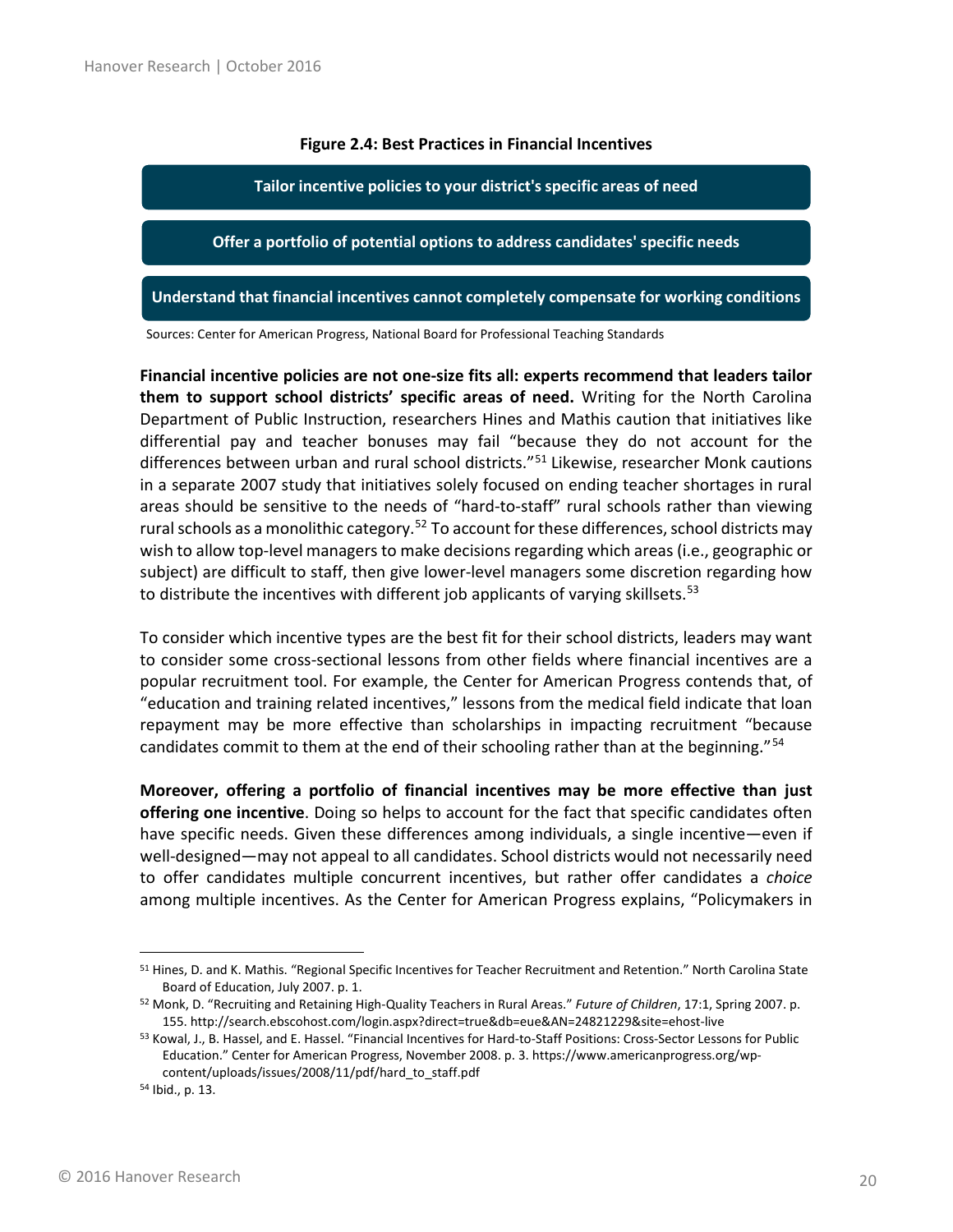education might consider offering candidates and faculty in hard-to-staff positions a choice about the form of their incentive."<sup>[55](#page-20-1)</sup>

**School districts also should consider that financial incentive policies will not fully compensate for undesirable working conditions.** Many studies on teacher recruitment, especially in high-need schools, indicate that monetary concerns are not the only, or even primary, factor in teachers' employment decisions. Working conditions are also central to teachers' decisions to move to or remain in high-need schools. A National Board for Professional Teaching Standards (NBPTS) survey of certified teachers conducted in 2005, for example, found that financial incentives alone are not sufficient to entice teachers to highneed schools. Teachers also value factors such as quality leadership, positive staff relationships, and supportive parents.<sup>[56](#page-20-2)</sup> Similarly, a qualitative, interview-based study of teachers in a preparation program found that "small increments of additional salary did not appear as important as other job characteristics in making jobs attractive," such as the principal-teacher relationship and school resources.[57](#page-20-3)

#### <span id="page-20-0"></span>**GROW-YOUR-OWN PROGRAMS**

**Some school districts may encourage individuals to enter the teaching profession by creating "grow-your-own programs" that enable students and non-credentialed staff to obtain a teaching credential.** Ideally, participants in grow-your-own programs are local and, therefore, more likely to prefer the geographic area than other applicants.<sup>[58](#page-20-4)</sup> This hypothesis is backed by research: a 2000 meta-analysis examining four teacher recruitment and retention programs used in the United States found a strong positive correlation between "location of current teaching position and location of hometown, high school, or college." Overall, it appears that teachers with prior experience living in specific areas already know to what extent they enjoy the associated lifestyle. For example, teachers who grew up in rural areas reported that they also enjoyed the features of rural life as adults, such as more parental involvement and less crime.<sup>[59](#page-20-5)</sup>

Grow-your-own programs may be targeted at one or multiple groups, as in Oakland Unified School District (OUSD)'s grow-your-own initiative. Known as Teach Tomorrow Oakland (TTO), OUSD's program works to identify and recruit local individuals, such as high school students, mid-career professionals, and educational para-professionals, who are willing to make a five-

<span id="page-20-1"></span> <sup>55</sup> Ibid., p. 23.

<span id="page-20-2"></span><sup>56</sup> Berry, B., M. Rasberry, and A. Williams. "Recruiting and Retaining Quality Teachers for High-Needs Schools: Insights from NBCT Summits and Other Policy Initiatives." National Strategy Forum, 2007. p. 5.

c

<span id="page-20-3"></span><sup>57</sup> Milanowski, A. et al. "Recruiting New Teachers to Urban School Districts: What Incentives Will Work." School Finance Redesign Project, July 30, 2007. p. 10.

http://www.crpe.org/sites/default/files/wp\_sfrp11\_milanowski\_aug08\_0.pdf

<span id="page-20-4"></span><sup>58</sup> Beesley, A. et al. "Strategies for Recruitment and Retention of Secondary Teachers in Central Region Rural Schools." Mid-Continent Research for Education and Learning, April 2008. p. 8. http://files.eric.ed.gov/fulltext/ED544668.pdf

<span id="page-20-5"></span><sup>59</sup> Ibid., p. 9.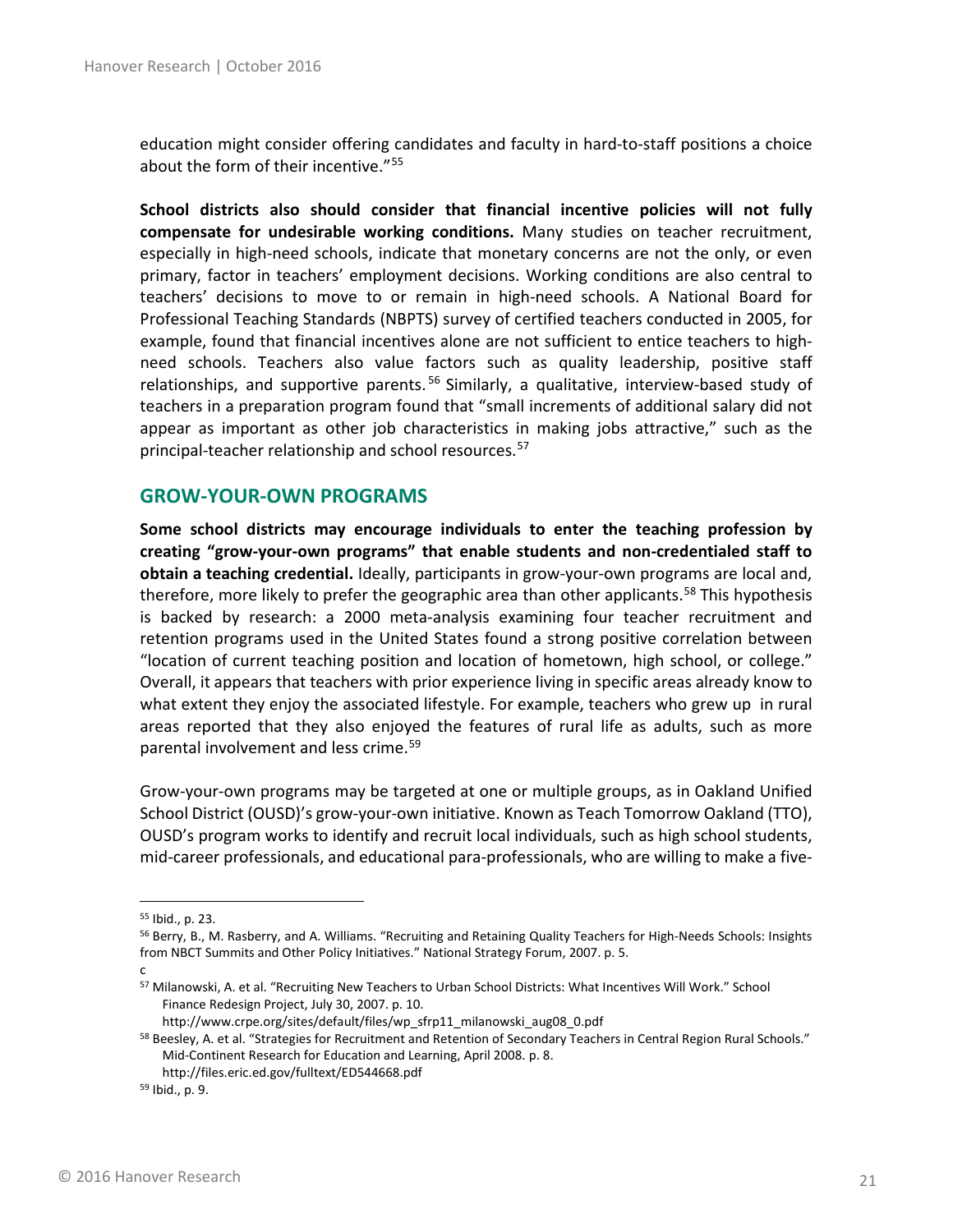year commitment to the school district. Participants receive financial assistance—for example, the school district pays for testing fees—and continual support throughout their time as teachers. According to the program manager, candidates "actually live in Oakland and want to teach where they live. We're not looking nationally. We're not interested in bringing folks in."[60](#page-21-1)

Grow-your-own programs also may involve collaborations with local colleges and universities. In Washington, Highline School District implemented a school district-run grow-your-own program in 2003 in partnership with a local higher education institution, Pacific Lutheran University. The program was designed to provide school district para-professionals and nonprofessionals—many of whom are immigrant parents of local students—with the experience necessary to become fully-certified teachers.<sup>[61](#page-21-2)</sup>

These programs are also closely linked with efforts to improve teacher diversity. In Minnesota, for example, some school districts instituted grow-your-own programs in response to a statewide report indicating that only four percent of all teachers were nonwhite. Minneapolis Public Schools (MPS) partnered with the University of Minnesota and the Minneapolis Federation of Teachers to implement a program in which professionals with four-year degrees—more than one-third of whom are people of color—"would undergo a year of intense classroom training and coursework and would receive a \$24,000 stipend from the district."[62](#page-21-3)

#### <span id="page-21-0"></span>**EVIDENCE OF EFFICACY**

**Evidence on the efficacy of** *local* **grow-your-own programs in improving teacher recruitment is limited.** However, the research available suggests that they may be successful. OUSD's grow-your own program, for example, appears to be highly successful at retaining teachers once identified: In 2011, TTO had a retention rate of 94 percent. [63](#page-21-4) Likewise, a grow-your-own program at Broward County Public Schools in Florida prepared approximately 360 teacher interns over six years, with a retention rate of 90 percent. The program, which partners with Florida Atlantic University and Broward Community College, places promising high school students in the Urban Teachers Academies Program (UTAP) and provides them with instructional training and support. Because of the program's success in training and placing teachers, it was subsequently chosen as the grow-your-own model for seven schools

<span id="page-21-1"></span> $60$  Heitlin, L. "New Research Targets Teaching's Diversity Gap." Education Week, November 10, 2011. http://www.edweek.org/tm/articles/2011/11/10/cap\_diversity.html

<span id="page-21-2"></span><sup>61</sup> [1] Donnelly, L. "Growing Educators." Education Week, September 29, 2006. http://www.edweek.org/tm/articles/2006/10/01/02growing.h18.html [2] "Grow own teacher plan is seeking participants." Highline Times, December 24, 2007. http://www.highlinetimes.com/2007/12/24/news/grow-ownteacher-plan-seeking-participants

<span id="page-21-4"></span><span id="page-21-3"></span><sup>62</sup> McGuire, K. "'Grow Your Own' Teacher of Color Programs Provide a Solution." Star Tribune, March 22, 2015. http://www.startribune.com/grow-your-own-teacher-of-color-programs-provide-a-solution/297194971/ <sup>63</sup> Heitlin, Op. cit.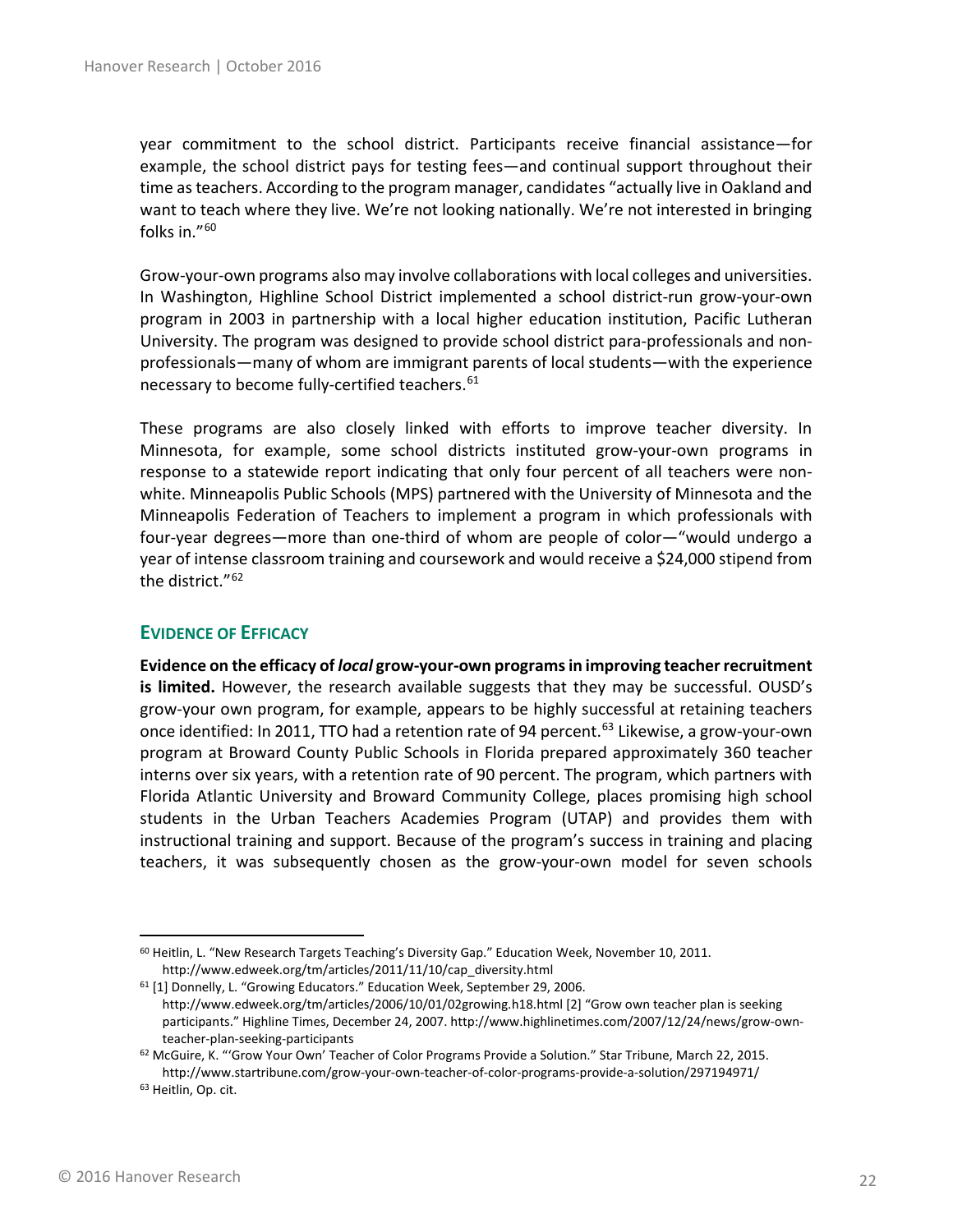interested in beginning similar initiatives.<sup>[64](#page-22-1)</sup> Finally, Omaha Public Schools' Minority Intern Program (MIP), which began identifying and preparing students of color at the University of Nebraska at Omaha for teaching careers in 1985 in response to a shortage of minority teachers, has recruited 90 percent of all participants as school district teachers. Once hired, participants tend to stay with the school district. According to an article published in the *Delta Kappa Gamma Bulletin*, "52 of the 66 MIP graduates hired between August 1988 and May 1998 are still working in Omaha Public Schools [as of 2000]."[65](#page-22-2)

#### <span id="page-22-0"></span>**BEST PRACTICES**

**Research on best practices in adopting and running grow-your-own-programs is limited**. However, evidence from policies, articles, and evaluations of grow-your-own programs suggest that they may benefit from the three practices described in Figure 2.6.

# **Figure 2.6: Best Practices in Grow-Your-Own Programs Determine your audience (e.g., students, para-professionals) Consider consequences for participant attrition Create high-quality mentorships and advisorships**

One of the first steps to establishing grow-your-own programs is determining who can participate. The local grow-your-own programs discussed in this report, for example, targeted varying groups in the local population. Some school districts, like Broward County Public Schools, focused on identifying talented secondary students, <sup>[66](#page-22-3)</sup> whereas others, like Minneapolis Public Schools, focused on identifying talented school district para-professionals.<sup>[67](#page-22-4)</sup> The needs of each group vary: for example, high school students may need continual academic support as they pursue higher education, whereas para-professionals may need continual transition support as they work to change careers.

Grow-your-own program leaders also will need to consider the consequences of participant attrition, particularly if the program provides significant financial support. In this sense,

http://search.ebscohost.com/login.aspx?direct=true&db=eue&AN=507726852&site=ehost-live

<span id="page-22-1"></span> $64$  [1] "Meeting a Critical Community Need: FAU's Urban Academy." Florida Atlantic University. http://www.fau.edu/broward/community/communityrelations/UrbanAcademy.php [2] "Broward Schools' "Grow Their Own" Teacher Academy Selected as Model for Seven Florida Schools." Greater Fort Lauderdale Alliance, November 7, 2006. http://www.gflalliance.org/news/2006/11/07/education-news/broward-schools-grow-theirown-teacher-academy-selected-as-model-for-seven-florida-schools/#.V161r\_krKUl

<span id="page-22-2"></span><sup>&</sup>lt;sup>65</sup> Fluckiger, J. and F. Thompson. "Grow Your Own: One District's Answer to a Need for Minority Classroom Teachers." *Delta Kappa Gamma Bulletin*, 67:1, Fall 2000. pp. 26, 30.

<span id="page-22-4"></span><span id="page-22-3"></span><sup>&</sup>lt;sup>66</sup> "Meeting a Critical Community Need: FAU's Urban Academy," Op. cit. <sup>67</sup> McGuire, Op. cit.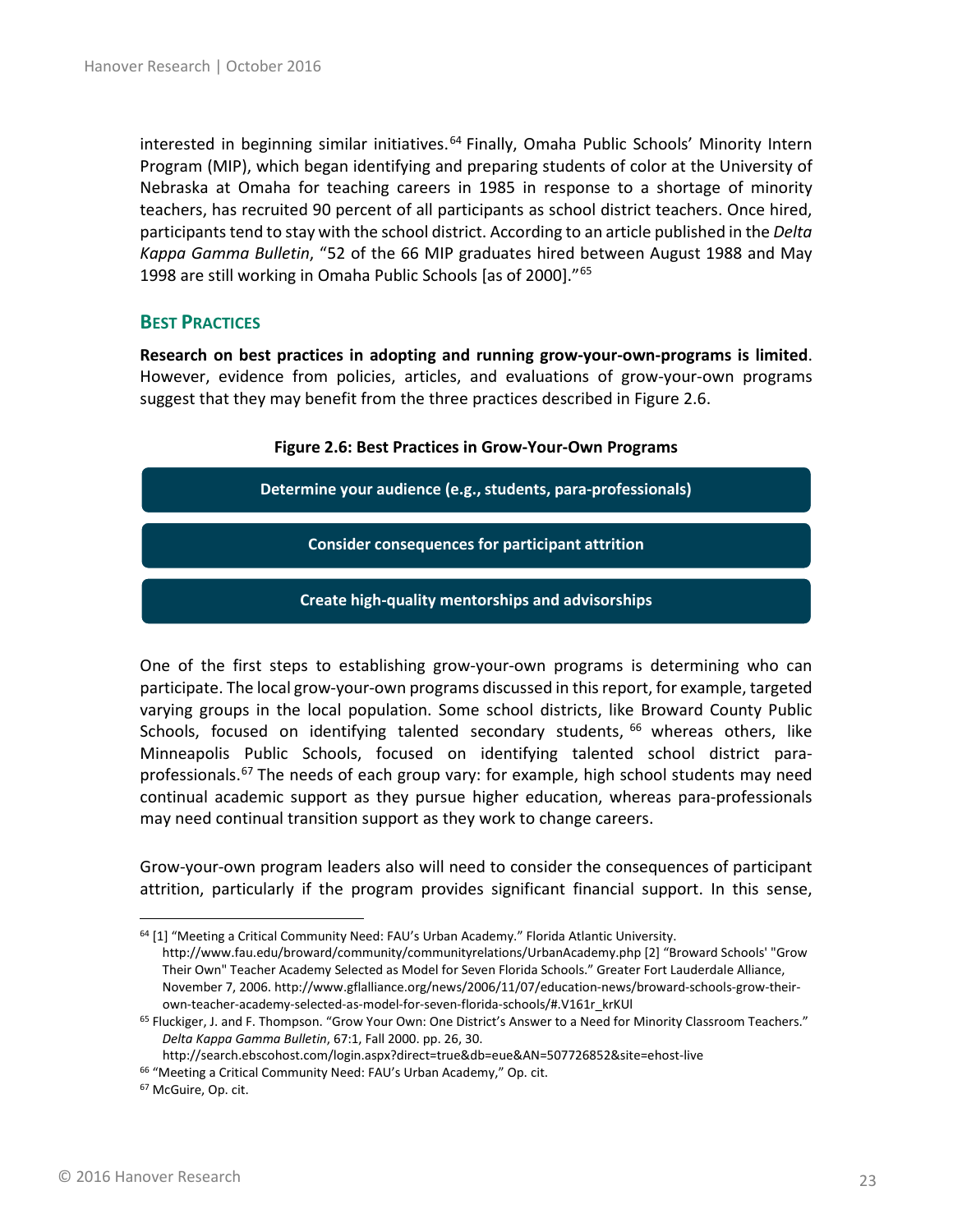"attrition" may include a participant's decision not to pursue teaching at all as well as not to pursue teaching with their sponsoring school district.<sup>[68](#page-23-2)</sup> To school districts like Broward County Public Schools, whose grow-your-own program raises awareness and interest in teaching careers among high school students, the severe financial consequences of attrition run counter to the program's stated goals. As the school district superintendent describes, "The key is that at the end of the time of the scholarship we want them to go into teaching, so they're required to take education courses. But the worst thing you can do is to force somebody into teaching."<sup>[69](#page-23-3)</sup>

Finally, program leaders should ensure that the program includes high-quality mentorships. These mentorships can help participants stay engaged and encouraged as they work to become certified teachers. In Omaha Public Schools' MIP, for example, advisors reported helping students process negative stereotypes about teachers, discuss student discipline programs, and manage heavy workloads. To do so, they actively contacted interns by phone "just to talk," encouraged drop-in visits, and informed interns about additional opportunities that could further support their professional goals.<sup>[70](#page-23-4)</sup>

### <span id="page-23-0"></span>**MARKETING INITIATIVES**

**Some school districts may encourage individuals to enter the teaching profession by implementing marketing initiatives designed to increase interest in and share knowledge about teaching positions.** Documents published by school districts indicate that many consider marketing to be an integral part of their hiring strategies. District of Columbia Public Schools (DCPS), for example, hosts a website completely dedicated to recruiting: [www.joindcpublicschools.com.](http://www.joindcpublicschools.com/) The website encourages visitors to "teach, lead, and build" and appeals to a sense of agency and values, asking, "We're on a mission: to defy expectations about what urban schools and students can achieve and to make DCPS a model for public education nationwide. What role will you play?"<sup>[71](#page-23-5)</sup> Marketing may constitute a stand-alone recruiting initiative or support other recruiting initiatives, such as grow-your-own programs and teacher centers. CalTeach teacher centers, for instance, instituted large media campaigns operated by professional media consultants "to encourage interest in the teaching profession and to better inform individuals about various pathways and requirements to becoming a teacher in California."[72](#page-23-6)

#### <span id="page-23-1"></span>**EVIDENCE OF EFFICACY**

Unfortunately, very little empirical evidence measures the impact of marketing initiatives on teacher recruitment outcomes, such as the number or quality of teachers recruited.

<span id="page-23-2"></span> <sup>68</sup> See, for example Fluckiger and Thompson, Op. cit.

<span id="page-23-3"></span><sup>69</sup> "Grow Your Own Crop of Future Teachers." *Curriculum Review*, 45:4, December 2005.

<span id="page-23-4"></span>http://search.ebscohost.com/login.aspx?direct=true&db=eue&AN=507845737&site=ehost-live <sup>70</sup> Fluckiger, J. and F. Thompson, Op. cit.

<span id="page-23-5"></span><sup>&</sup>lt;sup>71</sup> "Teacher Recruitment and Selection." District of Columbia Public Schools.

http://dccouncil.us/files/user\_uploads/budget\_responses/Q19\_Attachment\_DCPS\_Teacher\_Recruitment\_and\_Se lection.pdf

<span id="page-23-6"></span><sup>72</sup> Hickey, Sandy, and Olebe, Op. cit., p. 6.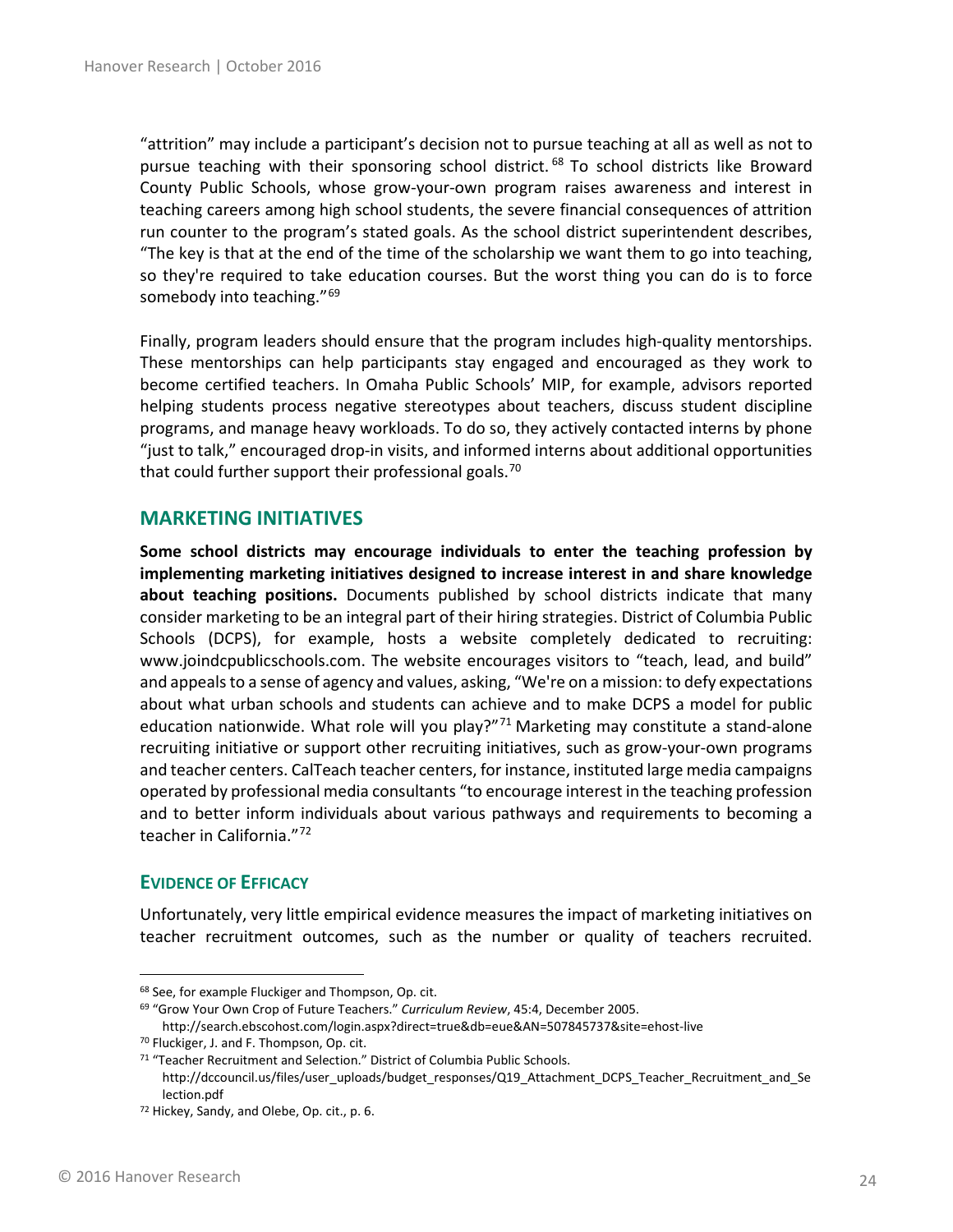Developing a uniform methodology for measuring outcomes would be a significant step toward being able to determine the efficacy of marketing initiatives.

### <span id="page-24-0"></span>**BEST PRACTICES**

The literature supports several best practices in the design and implementation of marketing initiatives (see Figure 2.8).

#### **Figure 2.8: Best Practices in Marketing**

**Advertise "the best true story"** 

**Emphasize the value of prospective employees**

**Review the information your district presents on multiple platforms**

**Marketing efforts should advertise "the best true story."** In other words, they should truthfully describe unique and important aspects of working as a teacher that may be attractive to some applicants.<sup>[73](#page-24-1)</sup> Research indicates that many hard-to-staff schools do not adequately market potentially-appealing aspects of their institutional culture and environment. In the 2012 *Rural Educator* study "How do We Get Them on the Farm?," researchers Maranto and Shuls examined the websites of geographic shortage districts (GSDs) in Arkansas to investigate to what extent the school districts used "materialistic and nonmaterialistic recruitment incentives in the recruitment of teachers."<sup>[74](#page-24-2)</sup> Materialistic incentives included salary and benefits, whereas non-materialistic incentives included public service, classroom autonomy, advancement opportunities, professional growth, collegial, teamwork-driven environments, and results-driven organization.<sup>[75](#page-24-3)</sup>

Overall, Maranto and Shuls found that GSDs' websites were "woefully inadequate" at addressing both materialistic and non-materialistic incentives (see Figure 2.9).

| <b>CONTENT AREA</b>        | <b>PERCENT OF GSD WEBSITES DISPLAYING INFORMATION</b> |
|----------------------------|-------------------------------------------------------|
| Salary                     | 26%                                                   |
| <b>Benefits</b>            | 7%                                                    |
| <b>Teamwork</b>            | 4%                                                    |
| <b>Professional Growth</b> | 0%                                                    |
| <b>Public Service</b>      | 0%                                                    |

| Figure 2.9: Recruitment Incentives Displayed on GSD Websites |  |  |
|--------------------------------------------------------------|--|--|
|--------------------------------------------------------------|--|--|

http://www.magnet.edu/files/pdf/dr\_marketing-plan.pdf

<span id="page-24-1"></span> <sup>73</sup> See, for example, "Magnet School Marketing Plan." Omaha Magnet Schools.

<span id="page-24-3"></span><span id="page-24-2"></span><sup>74</sup> Maranto, R. and J. Shuls. "How Do We Get Them on the Farm? Efforts to Improve Rural Teacher Recruitment and Retention in Arkansas." *Rural Educator*, 34:1, 2012. p. 1. http://files.eric.ed.gov/fulltext/EJ1000101.pdf <sup>75</sup> Ibid., p. 6.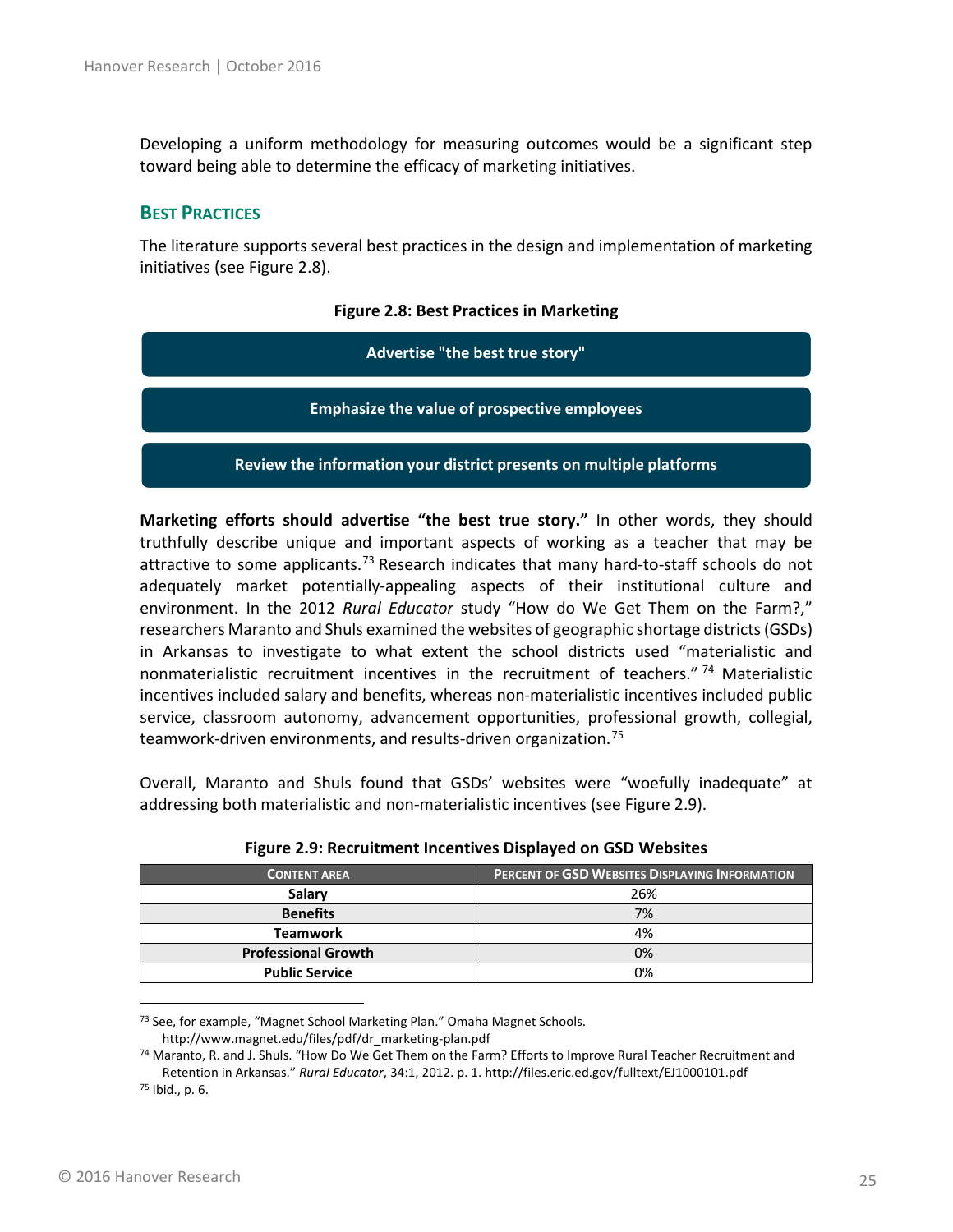| <b>CONTENT AREA</b>   | <b>PERCENT OF GSD WEBSITES DISPLAYING INFORMATION</b> |
|-----------------------|-------------------------------------------------------|
| <b>Innovate</b>       | 0%                                                    |
| <b>Results Driven</b> | 0%                                                    |
| Advancement           | 0%                                                    |

Source: Maranto and Shuls<sup>[76](#page-25-0)</sup>

To emphasize their findings, Maranto and Shuls compared information on GSD websites to information available on a KIPP charter website and noted, "There was more information in this one paragraph about teaching at KIPP than in the combined total of all 53 GSD websites. If the GSDs are in need of teachers, it is hard to tell from the recruitment information on their websites."<sup>[77](#page-25-1)</sup> To address this dearth of information, the researchers recommend that school districts a) have a separate and easily-identifiable space on their websites for teacher recruitment and b) market the potential advantages of school district employment.<sup>[78](#page-25-2)</sup>

**Research on best practices in attracting under-represented talent in other industries suggests that school districts should emphasize the value of prospective employees.** As a 2006 *Personnel Psychology* article succinctly notes, "minorities seek workplaces wherein their competency rather than their salient characteristics determines their outcomes." Consequently, school districts looking to increase the number of educators of color should emphasize their belief that teachers with diverse backgrounds enhance the school district and will be valued. In doing so, however, leaders also must ensure that school district policies and practices accurately reflect claims made during the hiring process.<sup>[79](#page-25-3)</sup>

**Finally, leaders may wish to review existing marketing initiatives to determine to what extent they align with platform-specific best practices.** A guide to email and social media marketing for teacher recruitment created by TeacherMatch, a teacher hiring and onboarding provider founded by K-12 educators, advises school districts to design recruitment emails that have five central characteristics:<sup>[80](#page-25-4)</sup>

- visible school district name
- **description of the opportunities available**
- description of required experience and credentials
- description of material and/or non-material school district benefits; and
- **E** explicit information about next steps

<span id="page-25-0"></span> <sup>76</sup> Maranto and Shuls, Op. cit.

<span id="page-25-2"></span><span id="page-25-1"></span><sup>77</sup> Ibid., p. 9.

<sup>78</sup> Ibid., pp. 10–11.

<span id="page-25-3"></span> $79$  Avery, D. and P. McKay. "Target Practice: An Organizational Impression Management Approach to Attracting Minority and Female Job Applicants." *Personnel Psychology*, 59:1, Spring 2006. p. 177. http://search.proquest.com/docview/220135735?accountid=132487

<span id="page-25-4"></span><sup>80</sup> Content adapted from "Email Marketing and Social Marketing Strategies for Teacher Recruitment." Teacher Match, 2015. pp. 5, 89. http://cdn2.hubspot.net/hubfs/290901/Clinic-

\_Email\_Marketing\_and\_Social\_Media\_Strategies\_for\_Teacher\_Recruitment.pdf?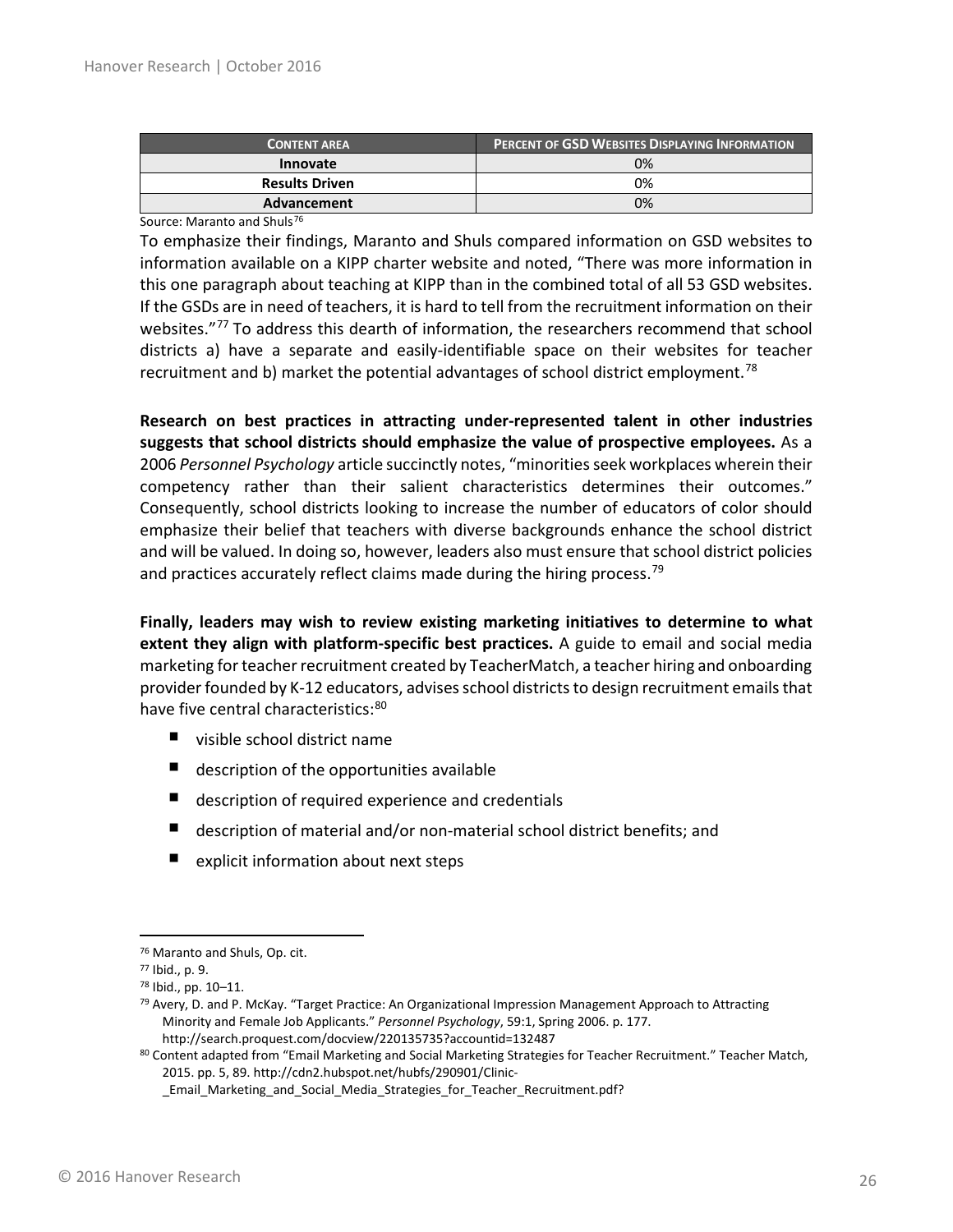When posting on social media, such as Facebook, Twitter, or LinkedIn, TeacherMatch advises school districts to confirm who controls online content, ensure that all postings are current, refrain from making statements that readers may casually interpret as employment offers, and use current employees as referral resources. Current employees, TeacherMatch notes, are a school district's "biggest resource," as they can provide leads on potential candidates and help to spread the word about the school district.<sup>[81](#page-26-0)</sup>

Regardless of method, it is important to consider that stakeholders may criticize marketing initiatives they believe are too expensive, particularly in times of economic stress. In 2001, the New York City chancellor of schools received considerable censure after releasing a plan to spend \$16 million on a teacher recruitment campaign. Critics felt the plan was in poor taste considering teachers' low salaries and lack of support once hired, while the chancellor argued that the money was needed to fill 12,000 empty teaching positions.  $82$ 

<span id="page-26-0"></span> <sup>81</sup> Ibid., pp. 14, 15.

<span id="page-26-1"></span><sup>82</sup> Goodnough, A. "Ad Campaign to Recruit Teachers Draws Fire." The New York Times, February 17, 2001. http://www.nytimes.com/2001/02/17/nyregion/ad-campaign-to-recruit-teachers-draws-fire.html